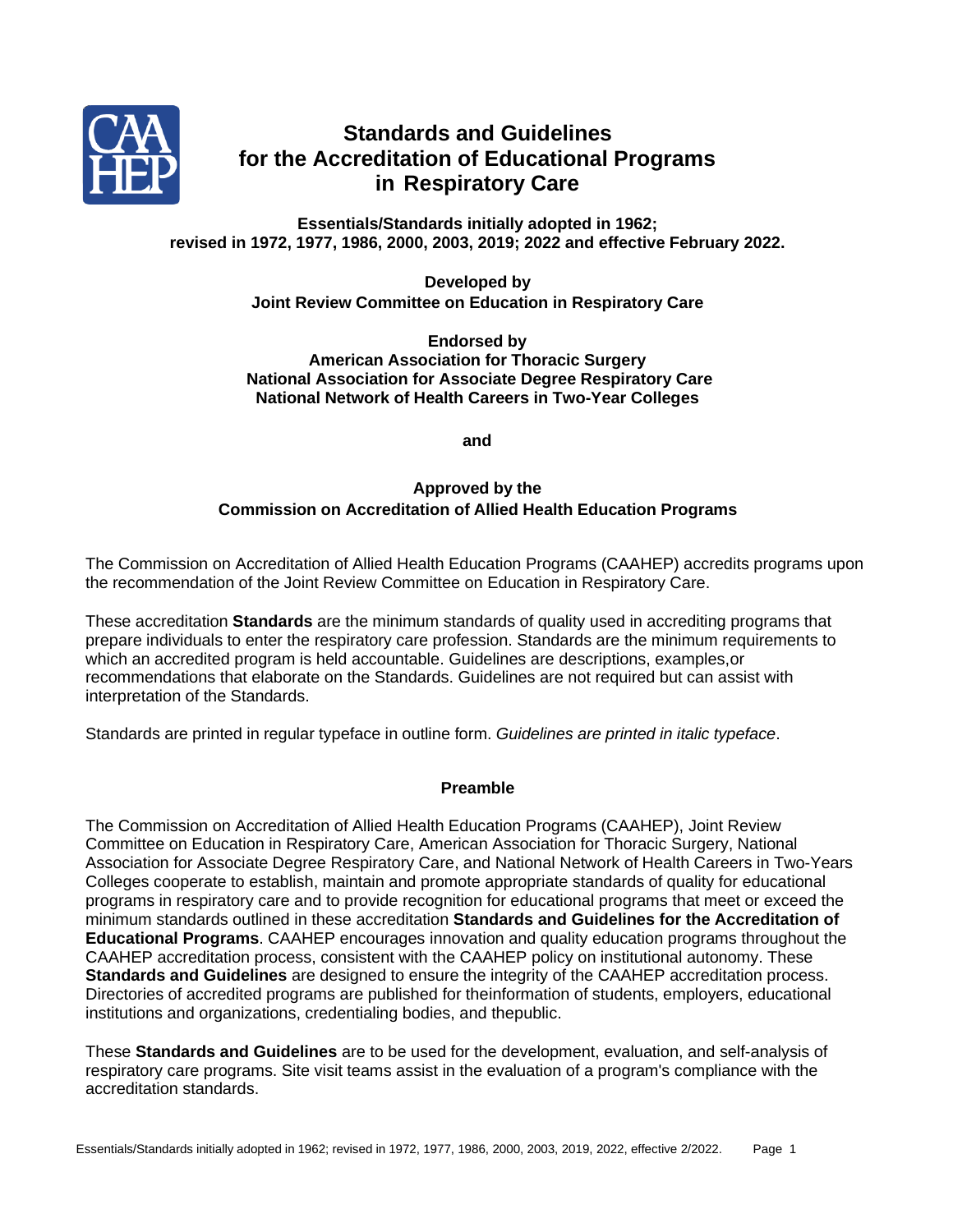## **Description of the Profession**

Respiratory therapists are members of a team of health care professionals working in a wide variety of clinical settings to evaluate, treat, and manage patients of all ages with respiratory illnesses and other cardiopulmonary disorders. As members of this team, respiratory therapists should exemplify the standards and ethics expected of all health care professionals.

In addition to performing respiratory care procedures, respiratory therapists are involved in clinical decisionmaking and patient education. The scope of practice for respiratory therapy includes, but is not limited to:

- acquiring and evaluating clinical data;
- assessing the cardiopulmonary status of patients;
- performing and assisting in the performance of prescribed diagnostic studies such as: obtaining blood samples, blood gas analysis, pulmonary function testing, and polysomnography;
- evaluating data to assess the appropriateness of prescribed respiratory care;
- establishing therapeutic goals for patients with cardiopulmonary disease;
- participating in the development and modification of respiratory care plans;
- case management of patients with cardiopulmonary and related diseases;
- initiating prescribed respiratory care treatments, evaluating and monitoring patient responses to such therapy and modifying the prescribed therapy to achieve the desired therapeutic objectives;
- initiating and conducting prescribed pulmonary rehabilitation;
- providing patient, family, and community education;
- promoting cardiopulmonary wellness, disease prevention, and disease management;
- participating in life support activities as required; and promoting evidence-based medicine; research; and clinical practice guidelines.

## **I. Sponsorship**

#### **A. Program Sponsor**

A program sponsor must be at least one of the following:

- 1. A post-secondary academic institution accredited by an institutional accrediting agency that is recognized by the U.S. Department of Education, and must be authorized under applicable law or other acceptable authority to provide a post-secondary program, which awards a minimum of an associate degree at the completion of the program.
- 2. A post-secondary academic institution outside of the United States and its territories that is authorizedunder applicable law or other acceptable authority to provide a post-secondary program, which awards a minimum of an associate degree or equivalent at the completion of the program.
- 3. A branch of the United States Armed Forces, or a federal or state governmental agency, whichawards a minimum of an associate degree at the completion of the program.
- 4. A consortium, which is a group made up of two or more education providers, that operate an educational program through a written agreement that outlines the expectations and responsibilitiesof each of the partners. At least one of the consortium partners must meet the requirements of a program sponsor set forth in I.A.1.- I.A.3.

Consortium does not refer to clinical affiliation agreements with the program sponsor.

Essentials/Standards initially adopted in 1962; revised in 1972, 1977, 1986, 2000, 2003, 2019, 2022, effective 2/2022.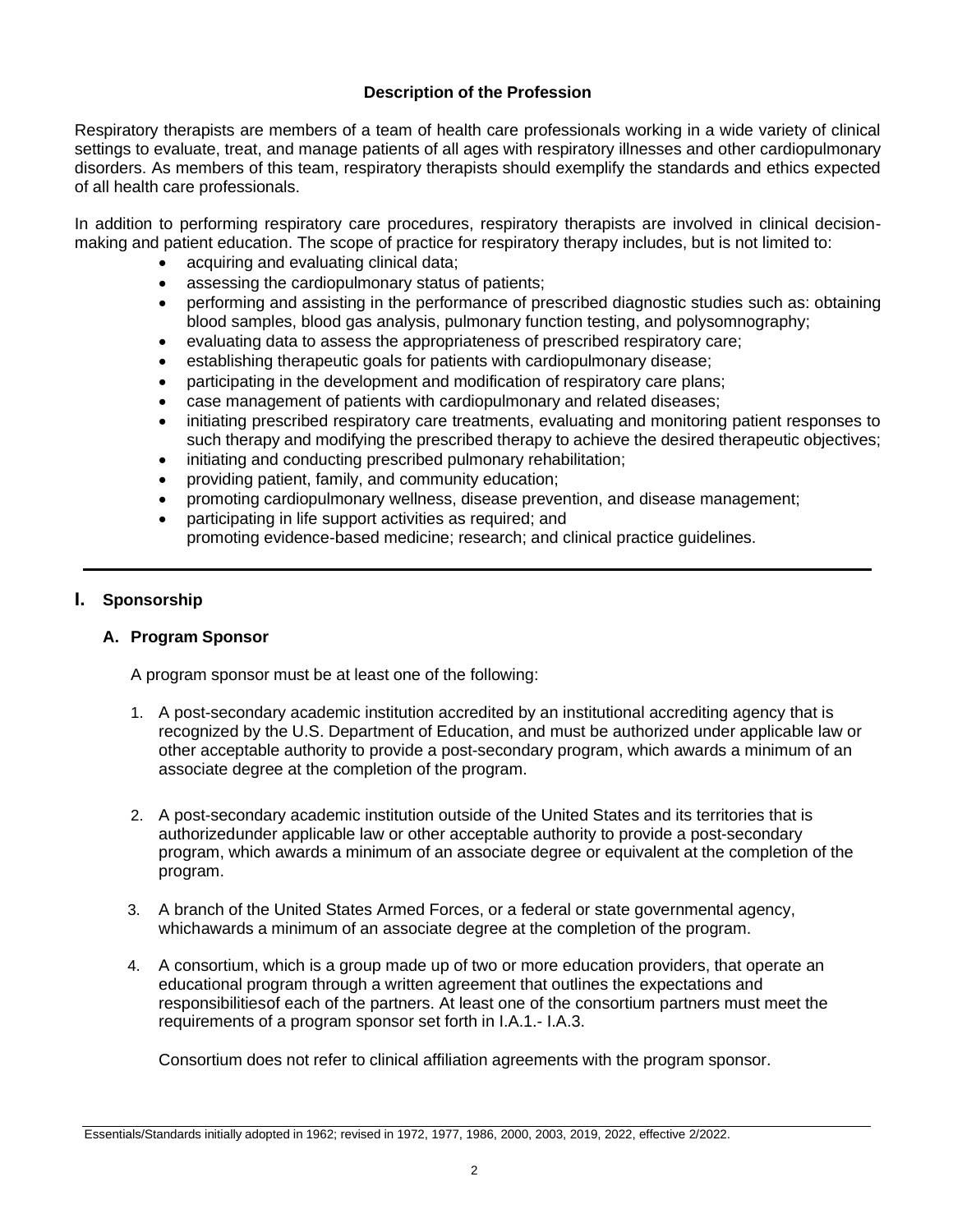## **B. Responsibilities of Program Sponsor**

The program sponsor must:

- **1.** Ensure that the program meets the Standards;
- **2.** Award academic credit for the program or have an articulation agreement with an accredited post-secondary institution; and
- **3.** Have a preparedness plan in place that assures continuity of education services in the event of an unanticipated interruption.

*Examples of unanticipated interruptions may include unexpected departure of key personnel, natural disaster, public health crisis, fire, flood, power failure, failure of information technology services, or other events that may lead to inaccessibility of educational services.*

## **II. Program Goals**

## **A. Program Goals and Minimum Expectations**

The program must have the following minimum expectations statement: "To prepare respiratory therapists who are competent in the cognitive (knowledge), psychomotor (skills), and affective (behavior) learning domains to enter the profession."

Programs that adopt educational goals beyond the minimum expectations statement must provide evidence that all students have achieved those goals prior to entry into the field.

Program goals must be compatible with the mission of the sponsoring institution(s), the expectationsof the communities of interest, and accepted standards of roles and functions of a respiratory therapist. Goals are based upon the substantiated needs of health care providers and employers, and the educational needs of the students served by the educational program. Program goals must be written referencing one or more of the learning domains.

The program must assess its goals at least annually and respond to changes in the needs and expectations of its communities of interest.

## **B. Program Advisory Committee**

The program advisory committee must include at least one representative of each community of interest and must meet annually. Communities of interest served by the program include, but are not limited to, students, graduates, faculty members, sponsor administrators, employers, physicians, and the public.

The program advisory committee advises the program regarding revisions to curriculum and program goals based on the changing needs and expectations of the program's communities of interest, and an assessment of program effectiveness, including the outcomes specified in these Standards.

*Program advisory committee meetings may be conducted using synchronous electronic means.*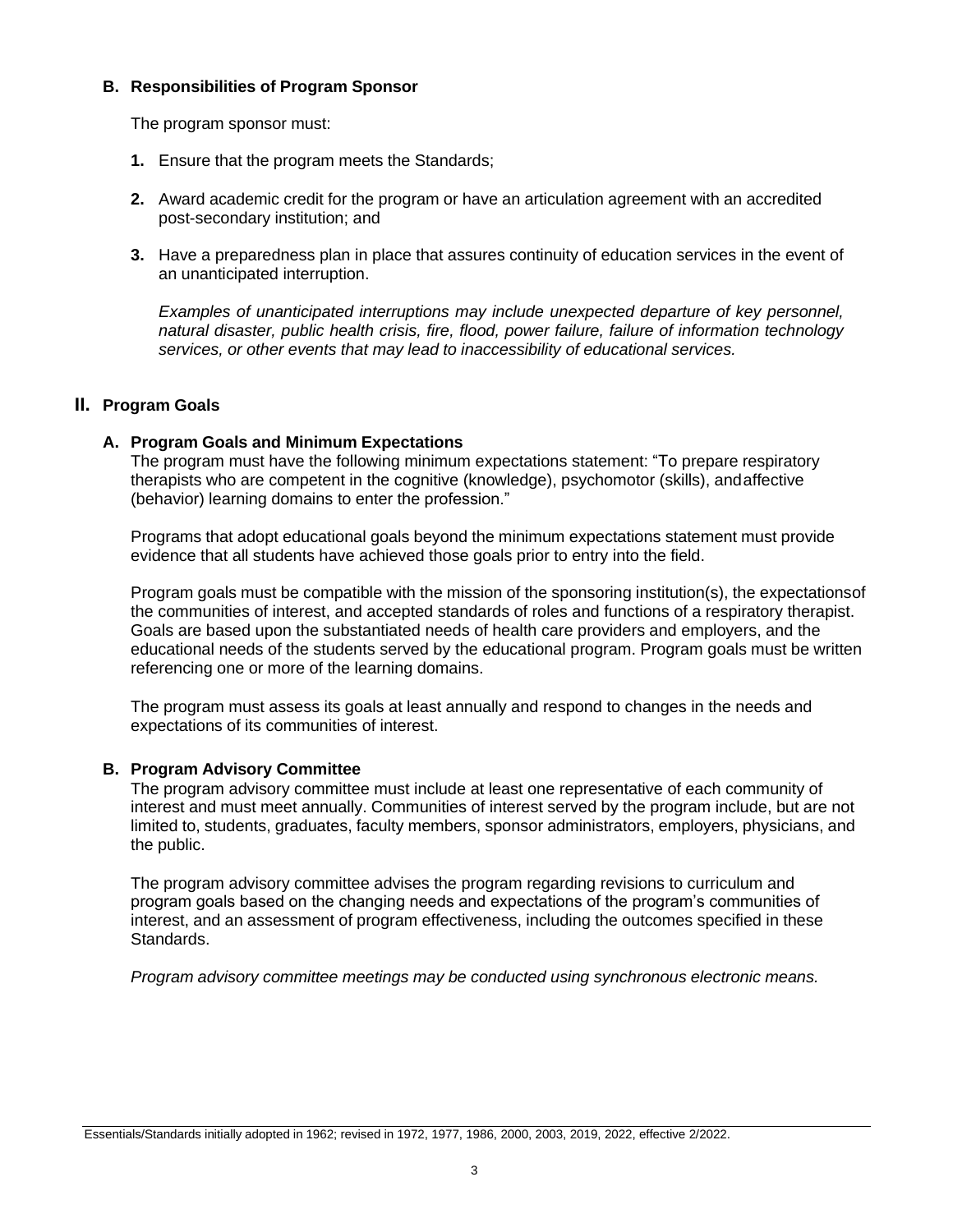## **III. Resources**

## **A. Type and Amount**

Program resources must be sufficient to ensure the achievement of the program's goals and outcomes. Resources must include, but are not limited to:

## **1.** Faculty;

- **2.** Administrative and support staff;
- **3.** Curriculum;
- **4.** Finances;
- **5.** Faculty and staff workspace;
- **6.** Space for confidential interactions;
- **7.** Classroom and laboratory (physical or virtual);
- **8.** Ancillary student facilities;
- **9.** Clinical affiliates;
- **10.** Equipment;
- **11.** Supplies;
- **12.** Information technology;
- **13.** Instructional materials; and
- **14.** Support for faculty professional development.

## **B. Personnel**

The sponsor must appoint sufficient faculty and staff with the necessary qualifications to perform the functions identified in documented job descriptions and to achieve the program's stated goals and outcomes.

At a minimum, the following positions are required.

#### **1. Program Director**

The sponsor must appoint a full-time Program Director.

a. Responsibilities

The program director must be responsible for all aspects of the program, including but not limited to:

- 1) Administration, organization, supervision of the program;
- 2) Continuous quality review and improvement of the program;
- 3) Academic oversight, including curriculum planning and development;
- 4) Effectiveness of the program, including instruction and faculty
- 5) Cooperative involvement with the medical director; and
- 6) Orientation/training and supervision of didactic faculty and clinical instructors/preceptors.

## b. Qualifications

The program director must:

- 1) Be a registered respiratory therapist;
- 2) Hold such professional license or certificate as is required by the state in which he or she is employed;
- 3) Possess a minimum of a master's degree or the equivalent; and
- 4) Have documented education or experience in instructional methodology.

*The program director should have a minimum of four (4) years' experience as a Registered Respiratory Therapist, of which at least two (2) years should have been spent in clinical respiratory care and at least two (2) years in a teaching position in an accredited respiratory care program. The program director should have formal education in curriculum development, implementation, and curriculum and student evaluation.*

Essentials/Standards initially adopted in 1962; revised in 1972, 1977, 1986, 2000, 2003, 2019, 2022, effective 2/2022.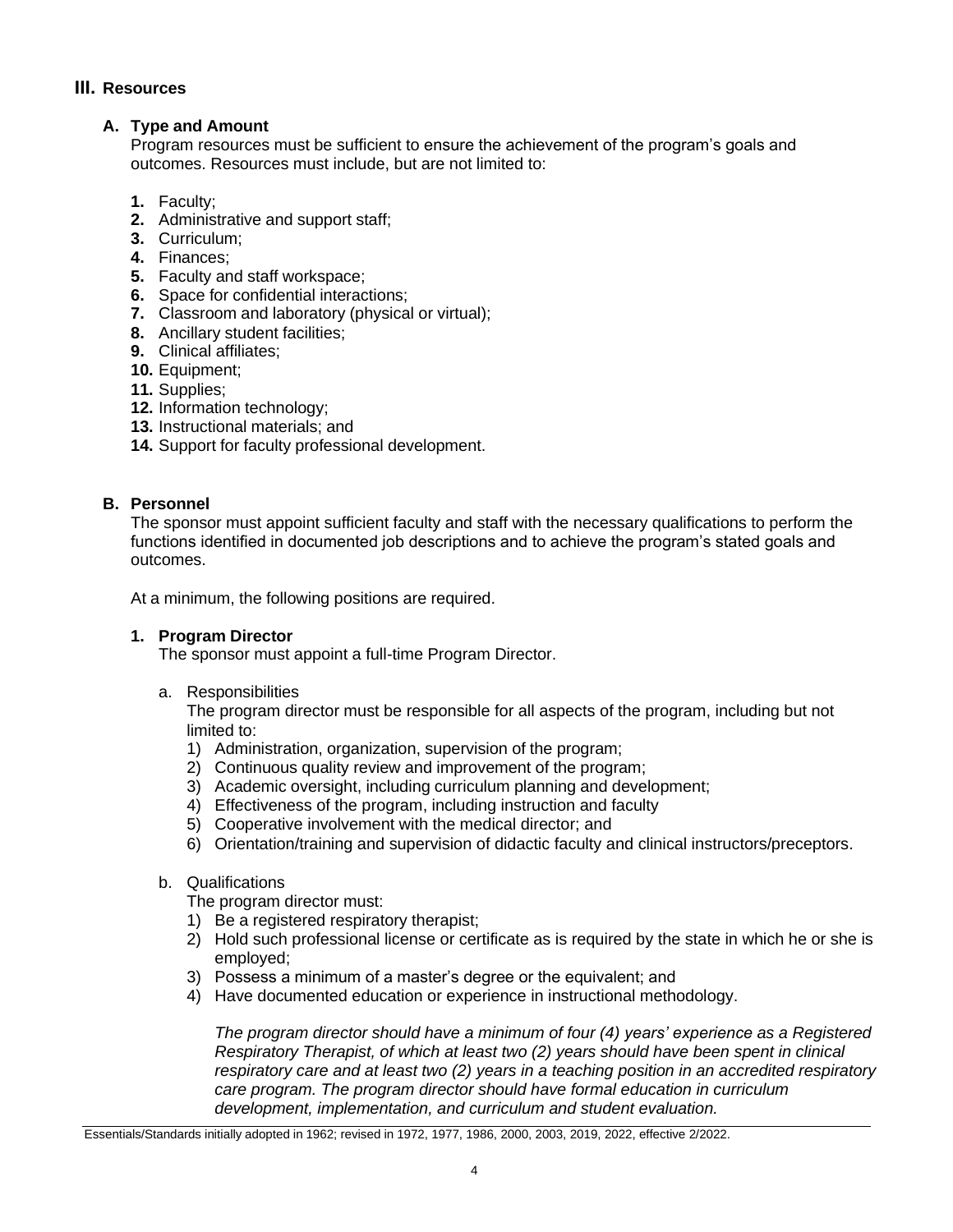## **2. Clinical Coordinator**

The sponsor must appoint a full-time Clinical Coordinator.

#### a. Responsibilities

The clinical coordinator must:

- 1) Coordinate clinical education;
- 2) Coordinate the assignment of students to clinical sites;
- 3) Ensure documentation of the evaluation and progression of clinical performance;
- 4) Ensure orientation to the program's requirements of the personnel who supervise or instruct clinical students at clinical sites; and
- 5) Ensure that clinical instructors/preceptors are trained in student evaluation, including interrater reliability.

## b. Qualifications

The clinical coordinator must:

- 1) Be a registered respiratory therapist;
- 2) Hold such professional license or certificate as is required by the state in which he or she is employed;
- 3) Possess at least a baccalaureate degree;
- 4) Have documented experience in clinical respiratory care;
- 5) Possess knowledge of the curriculum;
- 6) Possess knowledge about the program's evaluation of student learning and performance; and
- 7) Have documented experience in instruction, supervision, evaluation, and student guidance.

*The clinical coordinator should have a minimum of four (4) years' experience as a Registered Respiratory Therapist, of which at least two (2) years should have been spent in clinical respiratory care and at least two (2) years in a teaching position in an accredited respiratory care program. The clinical coordinator should have formal education in curriculum development, implementation, and curriculum and student evaluation.*

## **3. Medical Director**

a. Responsibilities

The medical director must:

- 1) Provide the input necessary to ensure that the medical components of the curriculum, both didactic and supervised practice, meets current standards of medical practice;
- 2) Engage in cooperative involvement with the program director; and
- 3) Assure physician instructional involvement in the education of respiratory therapists.
- b. Qualifications

The medical director must:

- 1) Be a physician currently licensed and authorized to practice medicine in the United States or the country in which the program is located;
- 2) Hold board certification in the US or the country in which the program is located in a specialty relevant to respiratory care;
- 3) Have the requisite knowledge and skills to advise the program leadership about theclinical/academic aspects of the program; and
- 4) Be knowledgeable in teaching the subjects assigned, when applicable.

*(The medical director should have board certification by either the American Board of Medical Specialties (ABMS) or American Osteopathic Association (AOA).*

Essentials/Standards initially adopted in 1962; revised in 1972, 1977, 1986, 2000, 2003, 2019, 2022, effective 2/2022.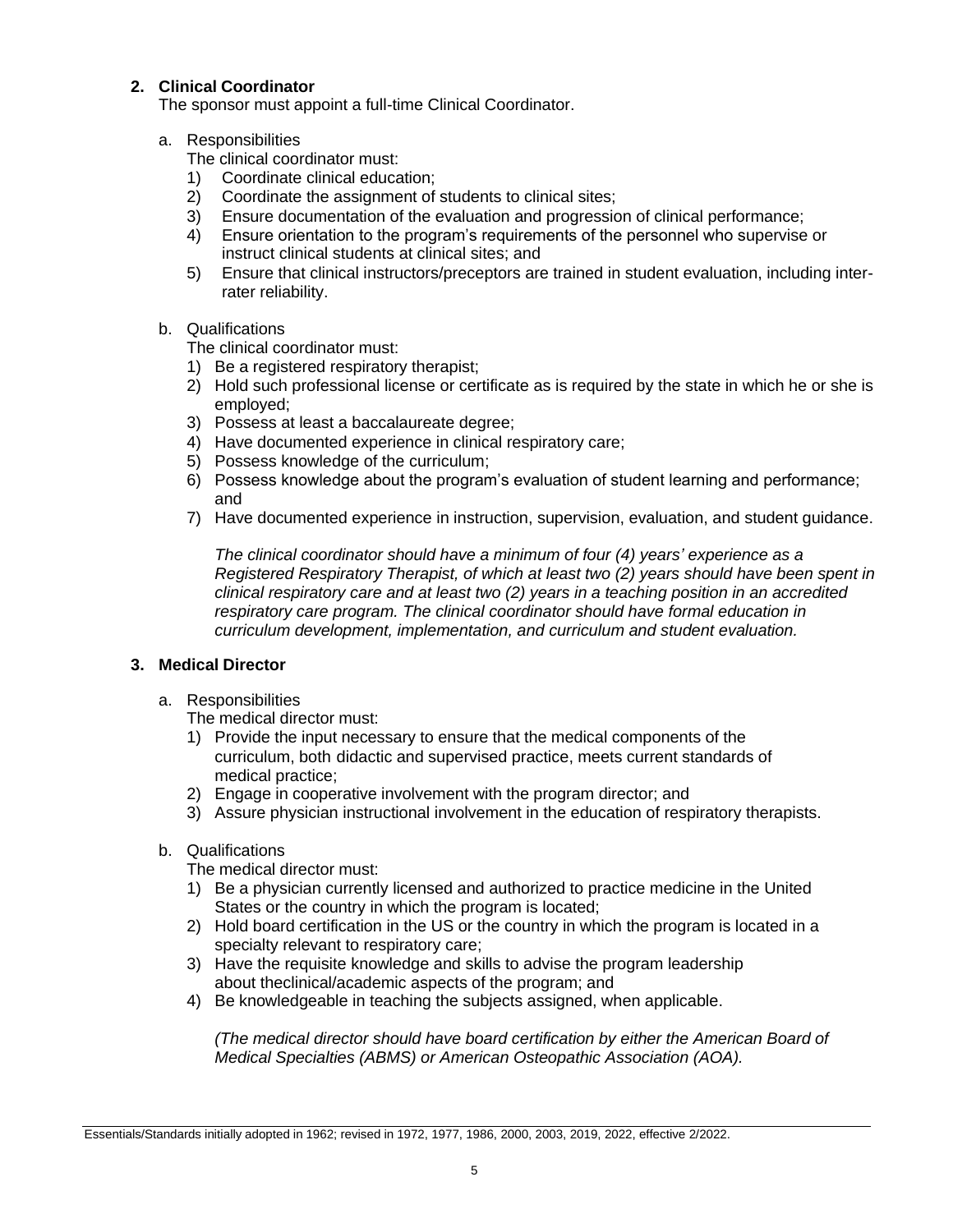## **4. Faculty/Instructional Staff**

a. Responsibilities

For all didactic, laboratory, and clinical instruction to which a student is assigned, there must be a qualified individual(s) clearly designated by the program to provide instruction, supervision, and timely assessments of the student's progress in meeting program requirements.

b. Qualifications

Faculty/instructional staff must be effective in teaching and knowledgeable in subject matter as documented by appropriate professional credential(s)/certification(s), education, and experience in the designated content area.

## **C. Curriculum**

The curriculum content must ensure that the program goals are achieved. Instruction must be based on clearly written course syllabi that include course description, course objectives, methods of evaluation, topic outline, and competencies required for graduation. Instruction must be delivered in an appropriate sequence of classroom, laboratory, and clinical activities.

The program must demonstrate that the curriculum offered meets or exceeds the competencies listed in Appendix B of these **Standards**.

*CAAHEP supports and encourages innovation in the development and delivery of the curriculum.*

## **D. Resource Assessment**

The program must, at least annually, assess the appropriateness and effectiveness of the resources described in these **Standards**. The results of the resource assessment must be the basis for ongoing planning and change. An action plan must be developed when needed improvements are identified in the program resources. Implementation of the action plan must be documented, and results measured by ongoing resource assessment.

## **IV. Student and Graduate Evaluation/Assessment**

#### **A. Student Evaluation**

#### **1. Frequency and purpose**

Evaluation of students must be conducted on a recurrent basis and with sufficient frequency to provide both the students and program faculty with valid and timely indications of the students' progress toward and achievement of the curriculum competencies in the required learning domains.

*Validity means that the evaluation methods chosen are consistent with the learning and performance objectives being tested.*

#### **2. Documentation**

Student evaluations must be maintained in sufficient detail to document learning progress and achievements.

## **B. Outcomes**

The program must meet the established outcomes thresholds.

#### **1. Assessment**

The program must periodically assess its effectiveness in achieving established outcomes. The results of this assessment must be reflected in the review and timely revision of the program.

Essentials/Standards initially adopted in 1962; revised in 1972, 1977, 1986, 2000, 2003, 2019, 2022, effective 2/2022.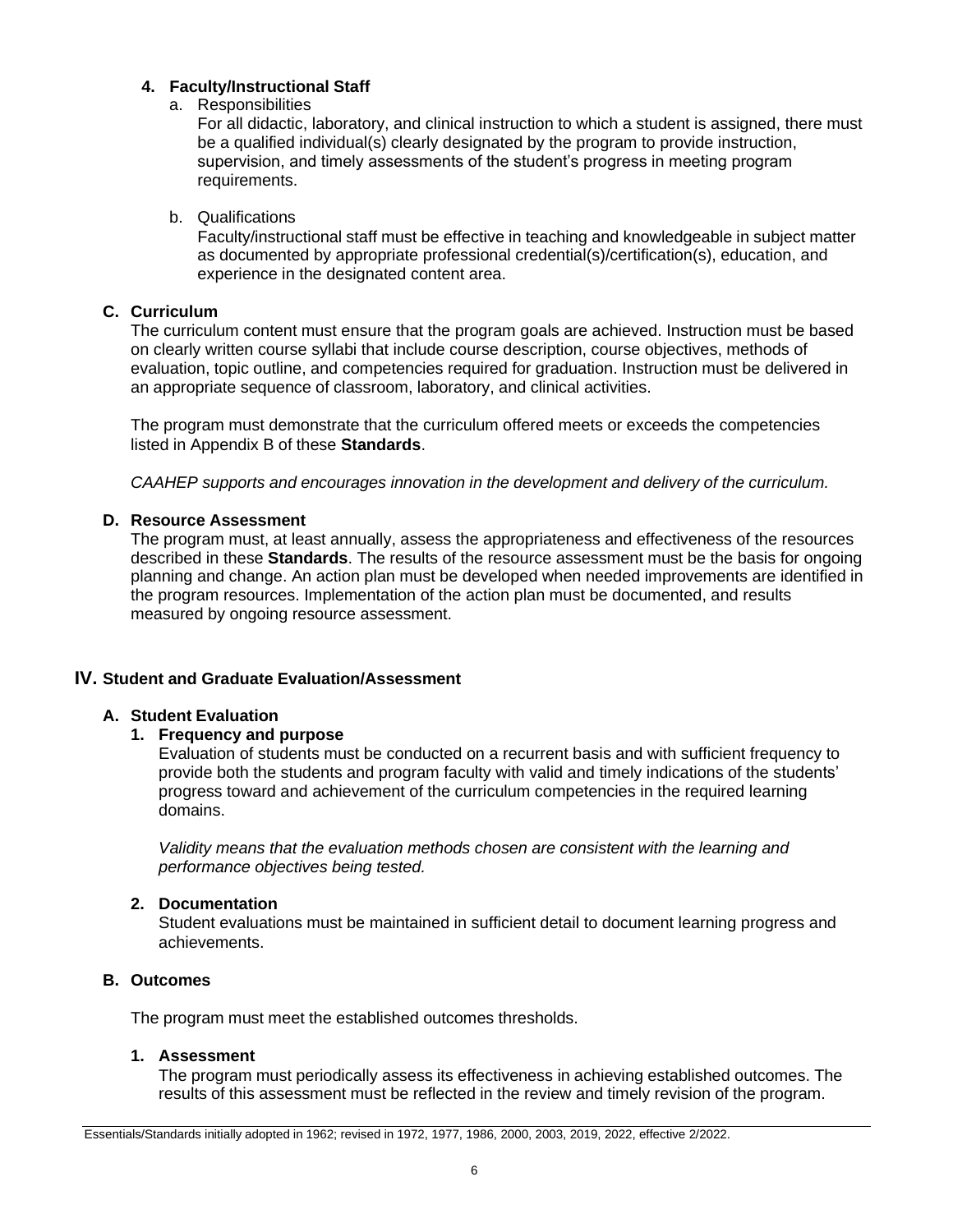Outcomes assessments must include but are not limited to national credentialing examination(s) performance, programmatic retention, graduate satisfaction, employer satisfaction, and placement in full or part-time employment in the profession or in a related profession.

A related profession is one in which the individual is using cognitive, psychomotor, and affective competencies acquired in the educational program.

Graduates pursuing academic education related to progressing in health professions or serving in the military are counted as placed.

*A national certification examination program should be accredited by the National Commission for Certifying Agencies (NCCA), American National Standards Institute (ANSI), or under International Organization for Standardization (ISO).)*

*Results from an alternative examination may be accepted as an outcome, if designated as equivalent by the organization whose credentialing examination is so accredited.*

#### **2. Reporting**

At least annually, the program must submit to the Joint Review Committee on Education in Respiratory Care the program goal(s), outcomesassessment results, and an analysis of the results.

If established outcomes thresholds are not met, the program must participate in a dialogue with and submit an action plan to the Joint Review Committee on Education in Respiratory Care that responds to the identified deficiency(ies). The action plan must include an analysis of any deficiencies, corrective steps, and timeline for implementation. The program must assess the effectiveness of the corrective steps.

#### **V. Fair Practices**

#### **A. Publications and Disclosure**

- **1.** Announcements, catalogs, publications, advertising, and websites must accurately reflect the program offered.
- **2.** At least the following must be made known to all applicants and students
	- a. Sponsor's institutional and programmatic accreditation status;
	- b. Name and website address of CAAHEP;
	- c. Admissions policies and practices;
	- d. Technical standards;
	- e. Occupational risks;
	- f. Policies on advanced placement, transfer of credits and credits for experiential learning;
	- g. Number of credits required for completion of the program;
	- h. Availability of articulation agreements for transfer of credits;
	- i. Tuition/fees and other costs required to complete the program;
	- j. Policies and processes for withdrawal and for refunds of tuition/fees; and
	- k. Policies and processes for assignment of clinical experiences.
- **3.** At least the following must be made known to all students
	- a. Academic calendar;
	- b. Student grievance procedure;
	- c. Appeals process;
	- d. Criteria for successful completion of each segment of the curriculum and for graduation; and
	- e. Policies by which students may perform clinical work while enrolled in the program.

Essentials/Standards initially adopted in 1962; revised in 1972, 1977, 1986, 2000, 2003, 2019, 2022, effective 2/2022.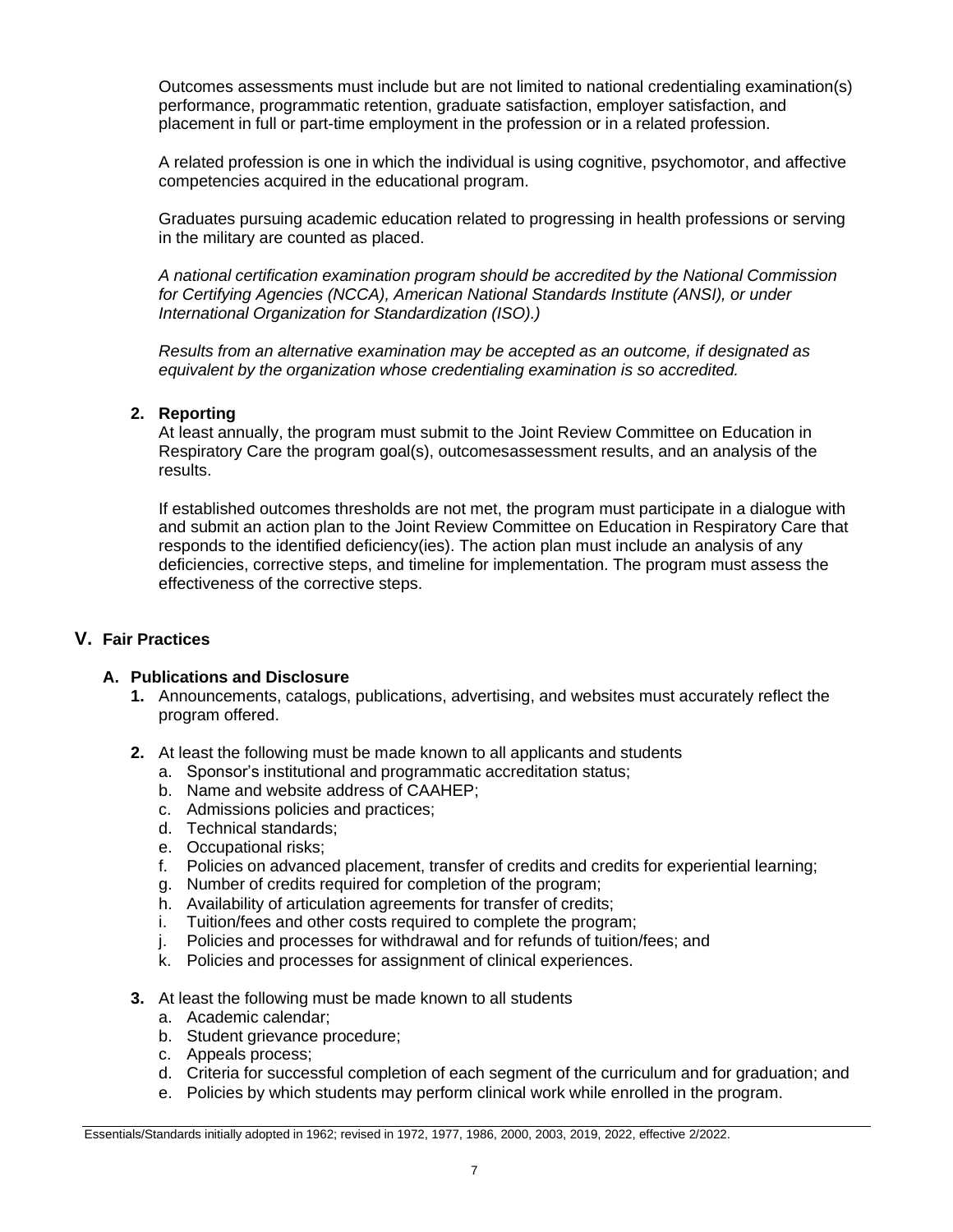**4.** The sponsor must maintain and make accessible to the public on its website a current and consistent summary of student/graduate achievement that includes one or more of these program outcomes: national credentialing examination(s), programmatic retention, and placement in full or part-time employment in the profession or a related profession as established by the Joint Review Committee in Respiratory Care.

## **B. Lawful and Non-discriminatory Practices**

All activities associated with the program, including student and faculty recruitment, student admission, and faculty employment practices, must be non-discriminatory and in accord with federal and state statutes, rules, and regulations. There must be a faculty grievance procedure made known to all paid faculty.

## **C. Safeguards**

The health and safety of patients/clients, students, faculty, and other participants associated with the educational activities of the students must be adequately safeguarded. Respiratory Care students must be readily identifiable as students.

All activities required in the program must be educational and students must not be substituted for staff.

## **D. Student Records**

Grades and credits for courses must be recorded on the student transcript and permanently maintained by the program sponsor in an accessible and secure location. Students and graduates must be given direction on how to access their records. Records must be maintained for student admission, advisement, and counseling while the student is enrolled in the program.

## **E. Substantive Change**

The sponsor must report substantive change(s) as described in Appendix A to the Joint Review Committee on Education in Respiratory Care in a timely manner. Additional substantive changes to be reported to the Joint Review Committee on Education in Respiratory Care within the time limits prescribed include:

- 1. Changes in the curriculum that result in a change of 10% or more of the program credits;
- 2. Changes in the degree awarded; and
- 3. Changes in the organizational structure or mission of the sponsoring institution, including changes in other departments (e.g., general education) that have an impact on the program.

## **F. Agreements**

There must be a formal affiliation agreement or memorandum of understanding between the program sponsor and all other entities that participate in the education of the students describing the relationship, roles, and responsibilities of the program sponsor and that entity.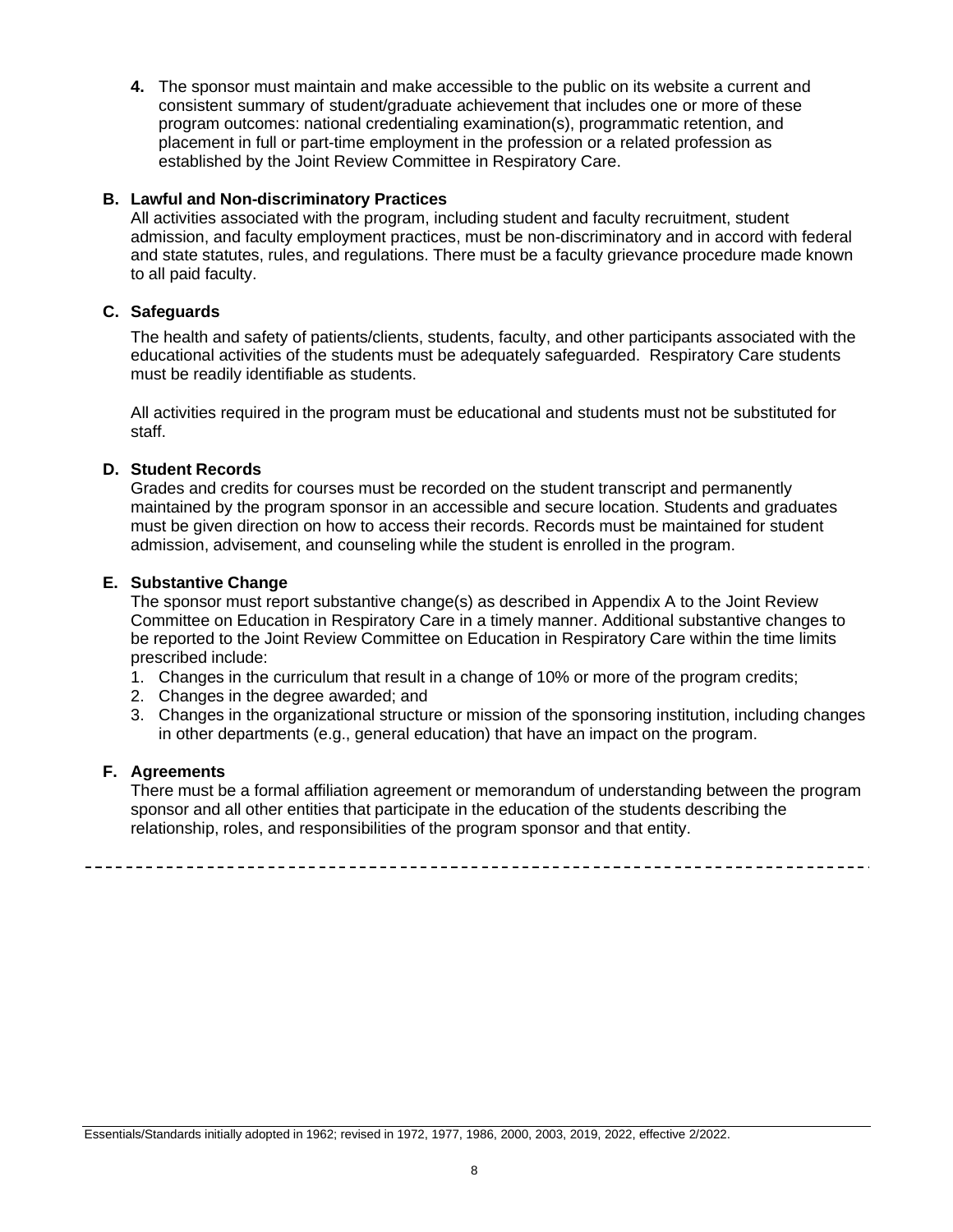Essentials/Standards initially adopted in 1962; revised in 1972, 1977, 1986, 2000, 2003, 2019, 2022, effective 2/2022.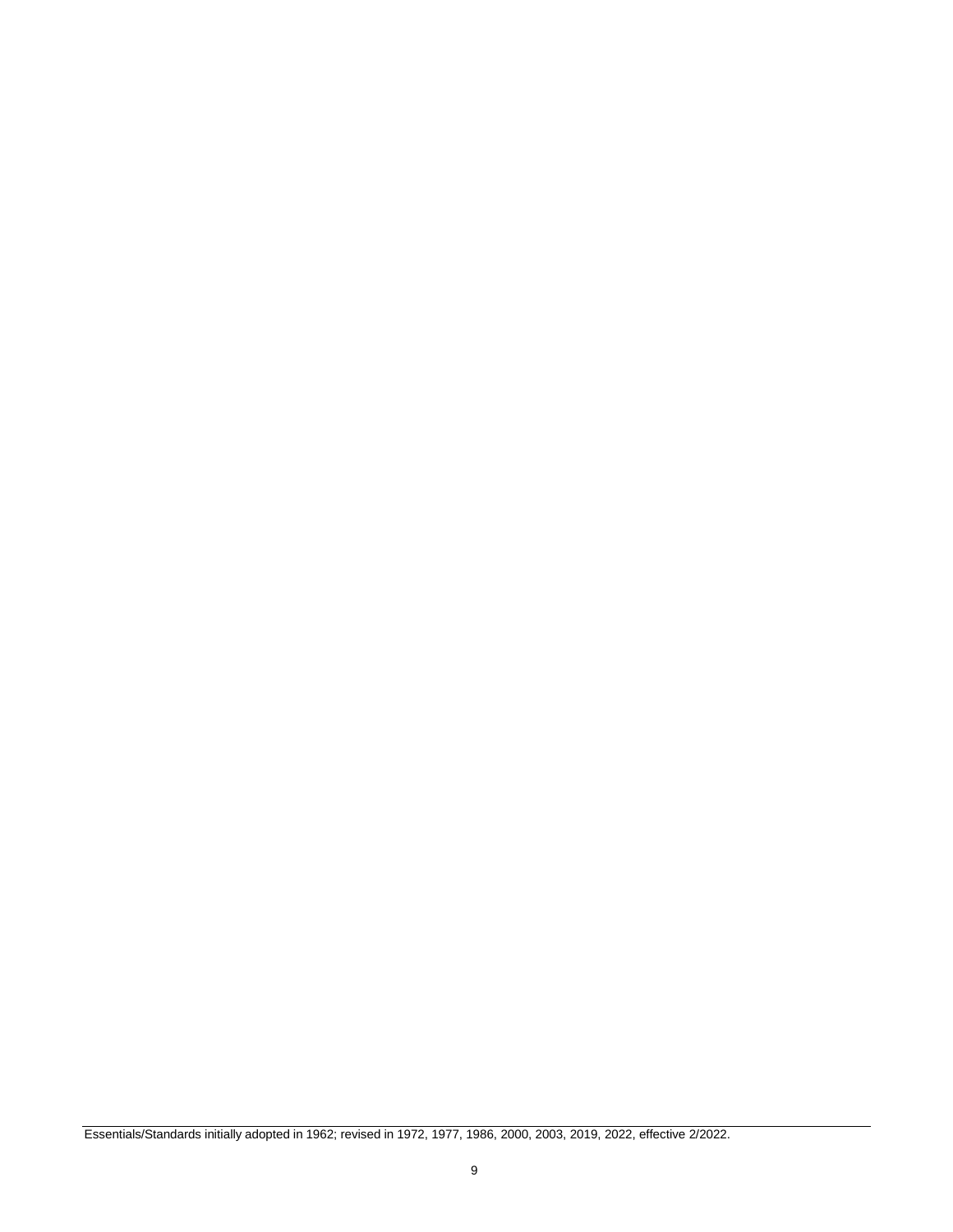## **APPENDIX A**

Application, Maintenance and Administration of Accreditation

#### **A. Program and Sponsor Responsibilities**

#### 1. **Applying for Initial Accreditation**

a. The chief executive officer or an officially designated representative of the sponsor completes a "Request for Accreditation Services" form and returns it electronically or by mail to:

> Joint Review Committee on Education in Respiratory Care 1449 Hill Street Whitinsville, MA 01588

The "Request for Accreditation Services" form can be obtained from the [CAAHEP website.](https://www.cognitoforms.com/CAAHEP2/RequestForAccreditationServices)

**Note:** There is **no** CAAHEP fee when applying for accreditation services; however, individual committees on accreditation may have an application fee.

b. The program undergoes a comprehensive review, which includes a written self-study report and an on-site review.

The self-study instructions and report form are available from the Joint Review Committee on Education in Respiratory Care (JRC-RC). The on-site review will be scheduled in cooperation with the program and JRC-RC once the self-study report has been completed, submitted, and accepted by the JRC-RC.

#### **2. Applying for Continuing Accreditation**

a. Upon written notice from the JRC-RC, the chief executive officer or an officially designated representative of the sponsor completes a "Request for Accreditation Services" form, and returns it electronically or by mail to:

> Joint Review Committee on Education in Respiratory Care 1449 Hill Street Whitinsville, MA 01588

The "Request for Accreditation Services" form can be obtained from the [CAAHEP website.](https://www.cognitoforms.com/CAAHEP2/RequestForAccreditationServices)

b. The program may undergo a comprehensive review in accordance with the policies and procedures of the JRC-RC.

If it is determined that there were significant concerns with the conduct of the on-site review, the sponsor may request a second site visit with a different team.

After the on-site review team submits a report of its findings, the sponsor is provided the opportunity to comment in writing and to correct factual errors prior to the JRC-RC forwarding a recommendation to CAAHEP.

Essentials/Standards initially adopted in 1962; revised in 1972, 1977, 1986, 2000, 2003, 2019, 2022, effective 2/2022.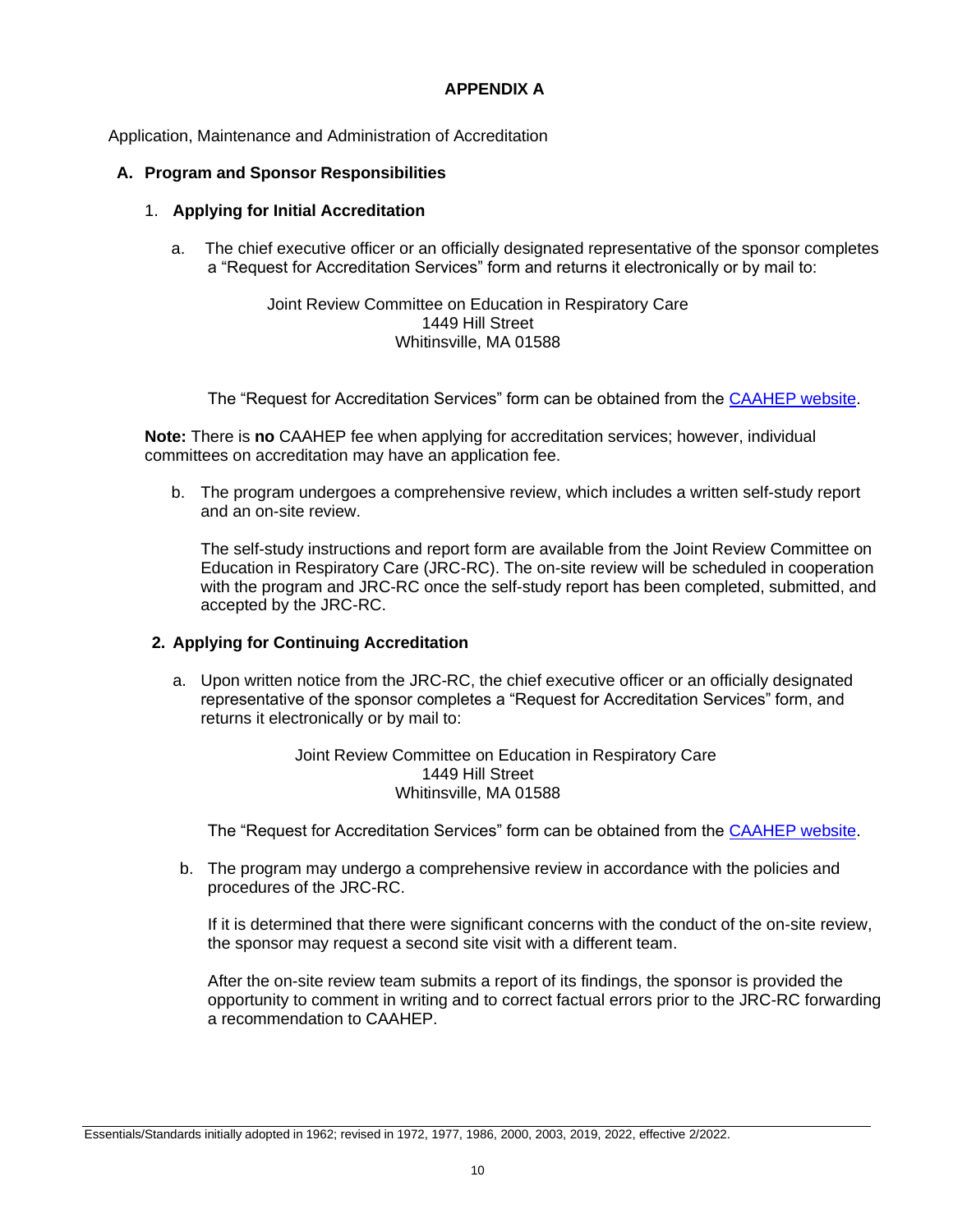## **3. Administrative Requirements for Maintaining Accreditation**

- a. The program must inform the JRC-RC and CAAHEP within a reasonable period of time (as defined by the committee on accreditation and CAAHEP policies) of changes in chief executive officer, dean of health professions or equivalent position, and required program personnel (Refer to Standard III.B.).
- b. The sponsor must inform CAAHEP and the JRC-RC of its intent to transfer program sponsorship. To begin the process for a Transfer of Sponsorship, the current sponsor must submit a letter (signed by the CEO or designated individual) to CAAHEP and the JRC-RC that it is relinquishing its sponsorship of the program. Additionally, the new sponsor must submit a "Request for Transfer of Sponsorship Services" form. The JRC-RC has the discretion of requesting a new self-study report with or without an on-site review. Applying for a transfer of sponsorship does not guarantee that the transfer will be granted.
- c. The sponsor must promptly inform CAAHEP and the JRC-RC of any adverse decision affecting its accreditation by recognized institutional accrediting agencies and/or state agencies (or their equivalent).
- d. Comprehensive reviews are scheduled by the JRC-RC in accordance with its policies and procedures. The time between comprehensive reviews is determined by the JRC-RC and based on the program's on-going compliance with the Standards, however, all programs must undergo a comprehensive review at least once every ten years.
- e. The program and the sponsor must pay JRC-RC and CAAHEP fees within a reasonable period of time, as determined by the JRC-RC and CAAHEP respectively.
- f. The sponsor must file all reports in a timely manner (self-study report, progress reports, probation reports, annual reports, etc.) in accordance with JRC-RC policy.
- g. The sponsor must agree to a reasonable on-site review date that provides sufficient time for CAAHEP to act on an JRC-RC accreditation recommendation prior to the "next comprehensive review" period, which was designated by CAAHEP at the time of its last accreditation action, or a reasonable date otherwise designated by the JRC-RC.

Failure to meet any of the aforementioned administrative requirements may lead to administrative probation and ultimately to the withdrawal of accreditation. CAAHEP will immediately rescind administrative probation once all administrative deficiencies have been rectified.

## **4. Voluntary Withdrawal of a CAAHEP- Accredited Program**

Notification of voluntary withdrawal of accreditation from CAAHEP must be made by the Chief Executive Officer or an officially designated representative of the sponsor by writing to CAAHEP indicating: the desired effective date of the voluntary withdrawal, and the location where all records will be kept for students who have completed the program.

#### **5. Requesting Inactive Status of a CAAHEP- Accredited Program**

Inactive status for any accredited program may be requested from CAAHEP at any time by the Chief Executive Officer or an officially designated representative of the sponsor writing to CAAHEP indicating the desired date to become inactive. No students can be enrolled or matriculated in the program at any time during the time period in which the program is on

Essentials/Standards initially adopted in 1962; revised in 1972, 1977, 1986, 2000, 2003, 2019, 2022, effective 2/2022.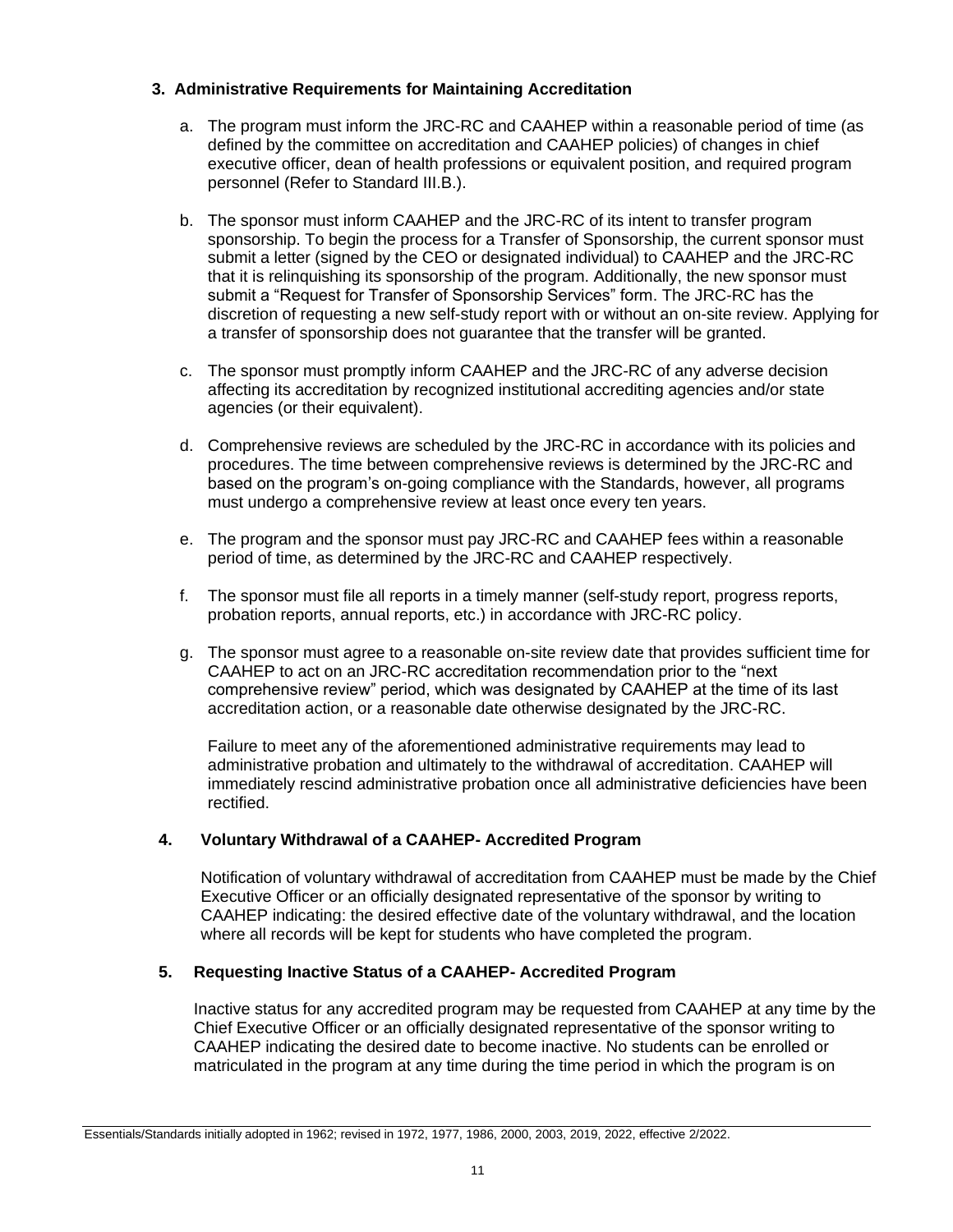inactive status. The maximum period for inactive status is two years. The sponsor must continue to pay all required fees to the JRC-RC and CAAHEP to maintain its accreditation status.

To reactivate the program the Chief Executive Officer or an officially designated representative of the sponsor must provide notice of its intent to do so in writing to both CAAHEP and the JRC-RC. The sponsor will be notified by the JRC-RC of additional requirements, if any, that must be met to restore active status.

If the sponsor has not notified CAAHEP of its intent to re-activate a program by the end of the two-year period, CAAHEP will consider this a "Voluntary Withdrawal of Accreditation."

## **B. CAAHEP and Committee on Accreditation Responsibilities – Accreditation Recommendation Process**

1. After a program has had the opportunity to comment in writing and to correct factual errors on the on-site review report, the JRC-RC forwards a status of public recognition recommendation to the CAAHEP Board of Directors. The recommendation may be for any of the following statuses: initial accreditation, continuing accreditation, transfer of sponsorship, probationary accreditation, withhold of accreditation, or withdrawal of accreditation.

The decision of the CAAHEP Board of Directors is provided in writing to the sponsor immediately following the CAAHEP meeting at which the program was reviewed and voted upon.

2. Before the JRC-RC forwards a recommendation to CAAHEP that a program be placed on probationary accreditation, the sponsor must have the opportunity to request reconsideration of that recommendation or to request voluntary withdrawal of accreditation. The JRC-RC's reconsideration of a recommendation for probationary accreditation must be based on conditions existing both when the committee arrived at its recommendation as well as on subsequent documented evidence of corrected deficiencies provided by the sponsor.

The CAAHEP Board of Directors' decision to confer probationary accreditation is not subject to appeal.

3. Before the JRC-RC forwards a recommendation to CAAHEP that a program's accreditation be withdrawn or that accreditation be withheld, the sponsor must have the opportunity to request reconsideration of the recommendation, or to request voluntary withdrawal of accreditation or withdrawal of the accreditation application, whichever is applicable. The JRC-RC's reconsideration of a recommendation of withdraw or withhold accreditation must be based on conditions existing both when the JRC-RC arrived at its recommendation as well as on subsequent documented evidence of corrected deficiencies provided by the sponsor.

The CAAHEP Board of Directors' decision to withdraw or withhold accreditation may be appealed. A copy of the CAAHEP "Appeal of Adverse Accreditation Actions" is enclosed with the CAAHEP letter notifying the sponsor of either of these actions.

At the completion of due process, when accreditation is withheld or withdrawn, the sponsor's Chief Executive Officer is provided with a statement of each deficiency. Programs are eligible to re-apply for accreditation once the sponsor believes that the program is in compliance with the accreditation Standards.

#### **Note: Any student who completes a program that was accredited by CAAHEP at any time during his/her matriculation is deemed by CAAHEP to be a graduate of a CAAHEP-accredited program.**

Essentials/Standards initially adopted in 1962; revised in 1972, 1977, 1986, 2000, 2003, 2019, 2022, effective 2/2022.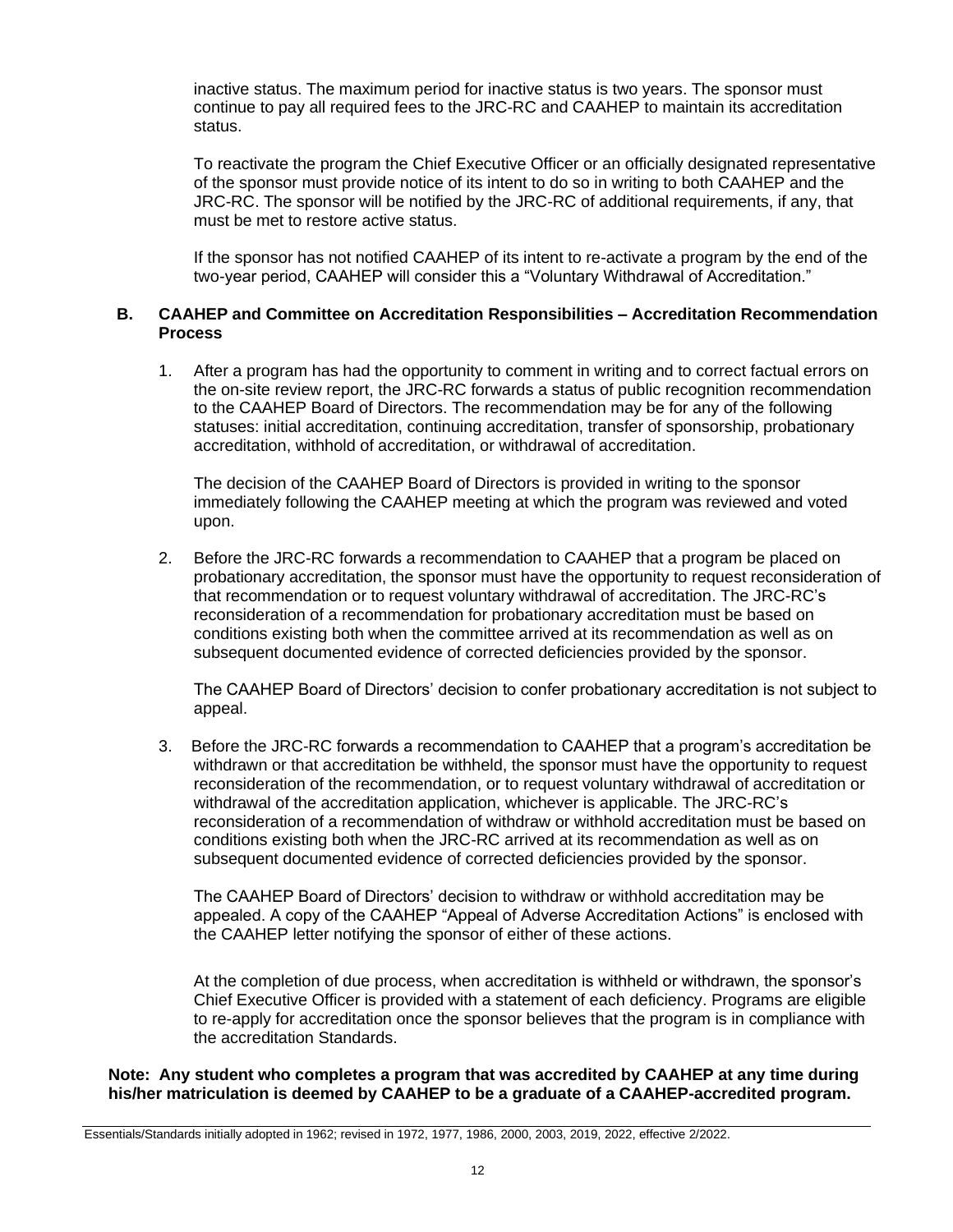## **APPENDIX B Core Curriculum for Respiratory Therapists 2021 Curriculum Requirements**

## **1. Content Area 1. General Education**

| а. | <b>Mathematics</b>                                                                  |                                                                                                     |  |  |  |  |  |  |  |
|----|-------------------------------------------------------------------------------------|-----------------------------------------------------------------------------------------------------|--|--|--|--|--|--|--|
|    |                                                                                     | Upon completion of an educational program in respiratory care, the student will                     |  |  |  |  |  |  |  |
|    | 1)                                                                                  | Demonstrate knowledge of basic math calculations;                                                   |  |  |  |  |  |  |  |
|    | 2)                                                                                  | Apply mathematical computations to solve equations; and                                             |  |  |  |  |  |  |  |
|    | Explain appropriate strategies/procedures when solving mathematical problems.<br>3) |                                                                                                     |  |  |  |  |  |  |  |
| b. | <b>Written and oral communications</b>                                              |                                                                                                     |  |  |  |  |  |  |  |
|    |                                                                                     | Upon completion of an educational program in respiratory care, the student will                     |  |  |  |  |  |  |  |
|    | $\left( \begin{matrix} 1 \end{matrix} \right)$                                      | Identify styles and types of verbal communication;                                                  |  |  |  |  |  |  |  |
|    | 2)                                                                                  | Recognize elements of fundamental writing skills;                                                   |  |  |  |  |  |  |  |
|    | 3)                                                                                  | Identify types of non-verbal communication;                                                         |  |  |  |  |  |  |  |
|    | 4)                                                                                  | Recognize barriers to communication; and,                                                           |  |  |  |  |  |  |  |
|    | 5)                                                                                  | Identify techniques to overcome communication barriers.                                             |  |  |  |  |  |  |  |
| c. |                                                                                     | <b>Social and Behavioral Sciences</b>                                                               |  |  |  |  |  |  |  |
|    |                                                                                     | Upon completion of an educational program in respiratory care, the student will                     |  |  |  |  |  |  |  |
|    | 1)                                                                                  | Develop and understanding of self and the world by examining the dynamic interaction of             |  |  |  |  |  |  |  |
|    |                                                                                     | individuals, groups, and societies as they change and are shaped by history, culture,               |  |  |  |  |  |  |  |
|    |                                                                                     | institutions, and ideas; and                                                                        |  |  |  |  |  |  |  |
|    | 2)                                                                                  | Identify differences among and between individuals, cultures, or societies across space             |  |  |  |  |  |  |  |
|    |                                                                                     | and time.                                                                                           |  |  |  |  |  |  |  |
| d. |                                                                                     | <b>Computer Science</b>                                                                             |  |  |  |  |  |  |  |
|    |                                                                                     | Upon completion of an educational program in respiratory care, the student will                     |  |  |  |  |  |  |  |
|    | 1)                                                                                  | Use computer applications and evaluate their impact on individuals, organizations, and              |  |  |  |  |  |  |  |
|    |                                                                                     | global society;                                                                                     |  |  |  |  |  |  |  |
|    | 2)                                                                                  | Identify computer applications in management, education, research, and clinical care                |  |  |  |  |  |  |  |
|    | 3)                                                                                  | Describe the importance of computer applications in education, including simulation,                |  |  |  |  |  |  |  |
|    |                                                                                     | distance education, and learning management systems.                                                |  |  |  |  |  |  |  |
| е. |                                                                                     | <b>Critical Thinking</b>                                                                            |  |  |  |  |  |  |  |
|    |                                                                                     | Upon completion of an educational program in respiratory care, the student will                     |  |  |  |  |  |  |  |
|    | 1)                                                                                  | Define critical thinking and identify the skills used in critical thinking;                         |  |  |  |  |  |  |  |
|    | 2)                                                                                  | Describe ordinary thinking in relation to critical thinking                                         |  |  |  |  |  |  |  |
|    | 3)                                                                                  | Identify the barriers to critical thinking in terms of beliefs, attitudes, feelings, and behaviors; |  |  |  |  |  |  |  |
|    | 4)                                                                                  | Identify and apply relevant information for problem solving;                                        |  |  |  |  |  |  |  |
|    | 5)                                                                                  | Recognize appropriate practices for analyzing ambiguous problems; and,                              |  |  |  |  |  |  |  |
|    | 6)                                                                                  | Establish a reasoned framework for drawing conclusions and making decisions.                        |  |  |  |  |  |  |  |
| f. |                                                                                     | <b>Human Anatomy and Physiology</b>                                                                 |  |  |  |  |  |  |  |
|    |                                                                                     | Upon completion of an educational program in respiratory care, the student will                     |  |  |  |  |  |  |  |
|    | 1)                                                                                  | Describe the structural organization of the human body;                                             |  |  |  |  |  |  |  |
|    | 2)                                                                                  | Identify body systems and describe body planes, directional terms, quadrants, and body              |  |  |  |  |  |  |  |
|    |                                                                                     | cavities;                                                                                           |  |  |  |  |  |  |  |
|    | 3)                                                                                  | List major organs and identify the anatomical location in each body system;                         |  |  |  |  |  |  |  |
|    | 4)                                                                                  | Compare the structure and function of the human body across the life span; and,                     |  |  |  |  |  |  |  |
|    | 5)                                                                                  | Describe the normal function of each body system.                                                   |  |  |  |  |  |  |  |
| g. | <b>Chemistry</b>                                                                    |                                                                                                     |  |  |  |  |  |  |  |
|    |                                                                                     | Upon completion of an educational program in respiratory care, the student will                     |  |  |  |  |  |  |  |
|    | 1)                                                                                  | Discuss the role of chemistry in our society, industry, research, health, and medicine;             |  |  |  |  |  |  |  |
|    | 2)                                                                                  | Demonstrate foundational knowledge of general inorganic and organic chemistry principles            |  |  |  |  |  |  |  |
|    |                                                                                     | and concepts, and the application of this knowledge in solving problems related to                  |  |  |  |  |  |  |  |
|    |                                                                                     | respiratory care.                                                                                   |  |  |  |  |  |  |  |

Essentials/Standards initially adopted in 1962; revised in 1972, 1977, 1986, 2000, 2003, 2019, 2022, effective 2/2022.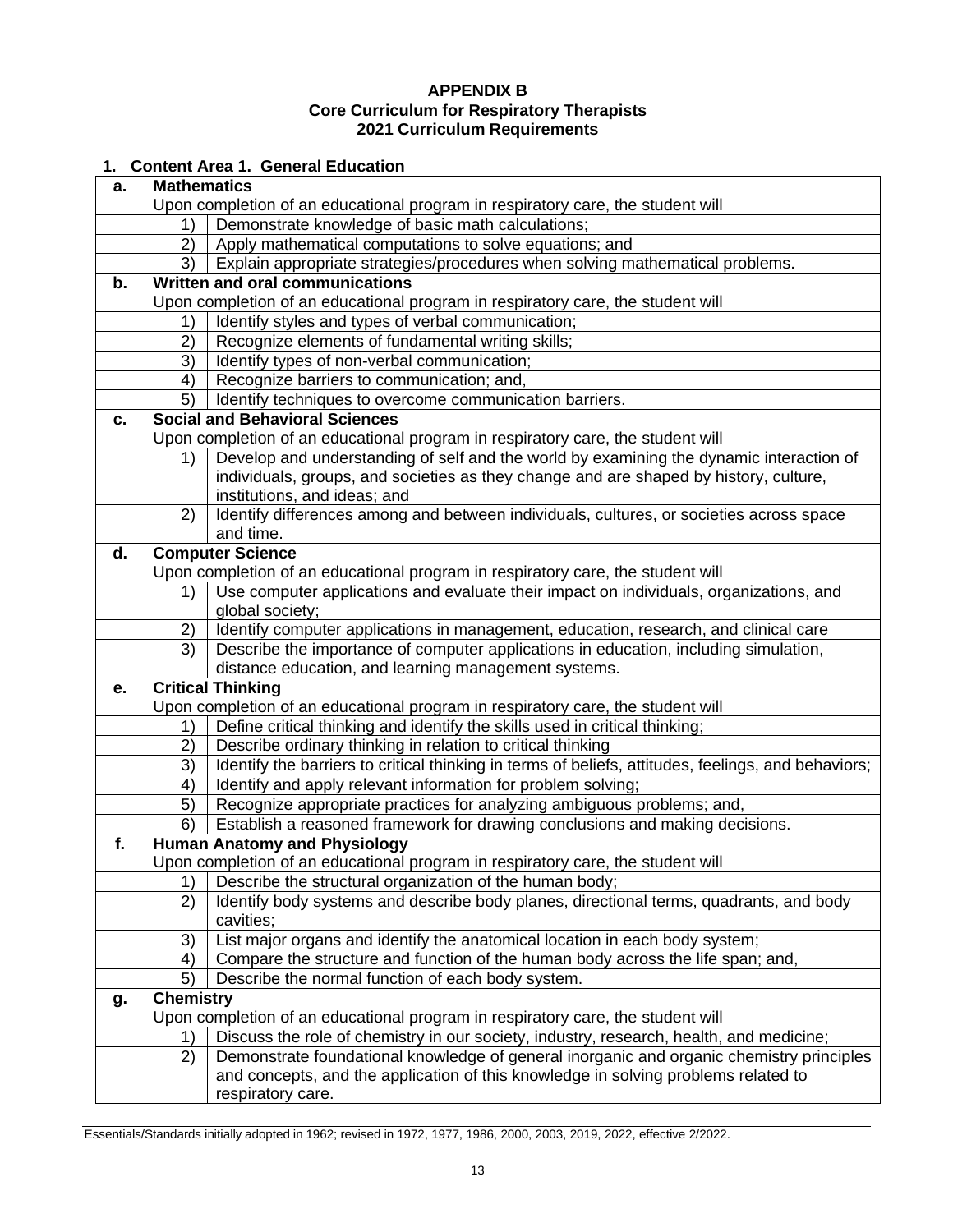|    | 3)                                                                 | Apply problem solving, critical thinking, and analytical reasoning to scientific problems in |  |  |  |  |  |  |
|----|--------------------------------------------------------------------|----------------------------------------------------------------------------------------------|--|--|--|--|--|--|
|    |                                                                    | life.                                                                                        |  |  |  |  |  |  |
| h. | <b>Physics</b>                                                     |                                                                                              |  |  |  |  |  |  |
|    |                                                                    | Upon completion of an educational program in respiratory care, the student will              |  |  |  |  |  |  |
|    | 1)                                                                 | Demonstrate foundational knowledge of general physics principles and concepts, and the       |  |  |  |  |  |  |
|    |                                                                    | application of this knowledge in solving problems in respiratory care; and,                  |  |  |  |  |  |  |
|    | Identify gas laws and their application in respiratory care.<br>2) |                                                                                              |  |  |  |  |  |  |
| Т. | <b>Microbiology</b>                                                |                                                                                              |  |  |  |  |  |  |
|    |                                                                    | Upon completion of an educational program in respiratory care, the student will              |  |  |  |  |  |  |
|    | 1)                                                                 | Discuss the role of microbiology and infection control in our society, industry, research,   |  |  |  |  |  |  |
|    |                                                                    | health, and medicine;                                                                        |  |  |  |  |  |  |
|    | 2)                                                                 | Identify the major types of pathogens;                                                       |  |  |  |  |  |  |
|    | 3)                                                                 | Explain the relationship between microorganisms and the human host including normal          |  |  |  |  |  |  |
|    |                                                                    | flora, host resistance, pathogenicity and virulence, sources and modes of infection, and,    |  |  |  |  |  |  |
|    |                                                                    | portals of entry and exit;                                                                   |  |  |  |  |  |  |

Essentials/Standards initially adopted in 1962; revised in 1972, 1977, 1986, 2000, 2003, 2019, 2022, effective 2/2022.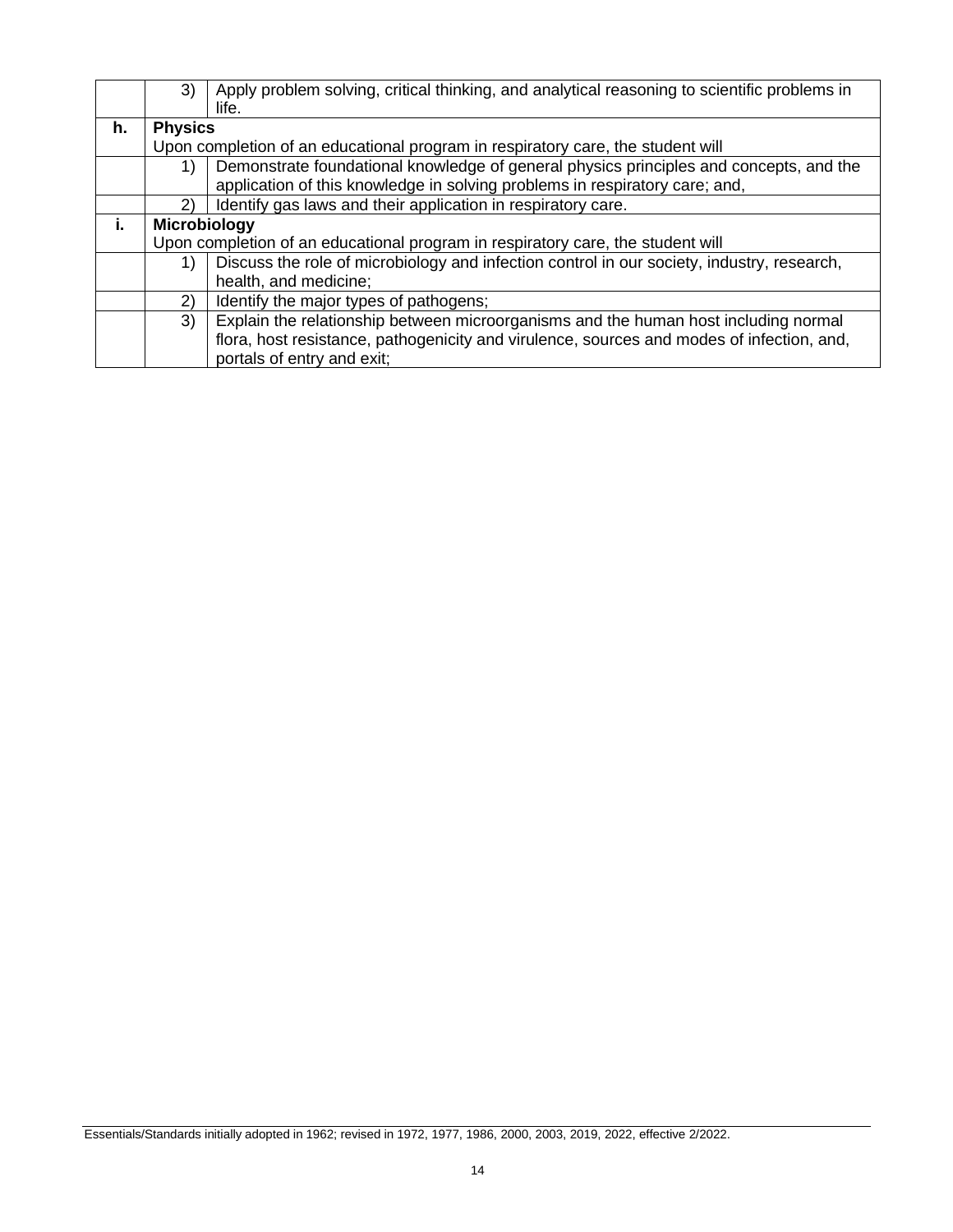## **2. Content Area 2: Foundations for Clinical Practice**

*The program should compare the curriculum to the National Board for Respiratory Care (NBRC) Therapist Multiple Choice (TMC) Examination Detailed Content Outline to determine the cognitive level required in each content area, and the NBRC Clinical Simulation Detailed Content Outline to prepare the graduates for the national credentialing examinations.*

**\* Indicates a skill that the terminal competency assessment must occur in a clinical setting with a patient.**

#### **a. Cardiopulmonary Anatomy and Physiology Cognitive (Knowledge) Psychomotor (Skills) Affective (Behavior) Affective (Behavior)** 1) Identify the components and functions of the cardiovascular system. 9) Illustrate the anatomical differences among blood vessels in the body, including how they supply blood to and from the heart. 14) Reflect and promote the importance of a healthy heart and lungs. 2) Describe the anatomy of the heart, including the cardiac cycle and conduction system. 10) Calculate systemic vascular resistance, cardiac output, and ejection fraction. 15) Show awareness of a patient's concerns related to diagnostic procedures being performed. 11) Illustrate with a graph the different lung volumes and capacities, and the force vital capacity (FVC) maneuver. 3) Distinguish between pulmonary, system, portal, and fetal circulation. 12) Perform basic pulmonary function testing. 4) Describe the characteristics and functions of blood; 13) Calculate: a. minute volume b. dynamic compliance c. static compliance d. oxygen content e. resistance 5) List and describe each component of blood, including normal values; 6) Identify the components and functions of the respiratory system; 7) Explain pulmonary ventilation and gas exchange: 8) dentify lung volumes and capacities and explain how they are measured. **b. Cardiopulmonary Pathophysiology** 1) Describe how the cardiovascular system coordinates its functions under normal and abnormal conditions. 5) **\* Assess the cardiopulmonary status of a patient (e.g., observation, auscultation, percussion).** 9) Show awareness of a patient's concerns related to pathologic conditions and the associated functional

changes.

#### **Upon completion of an educational program in respiratory care, the graduate will:**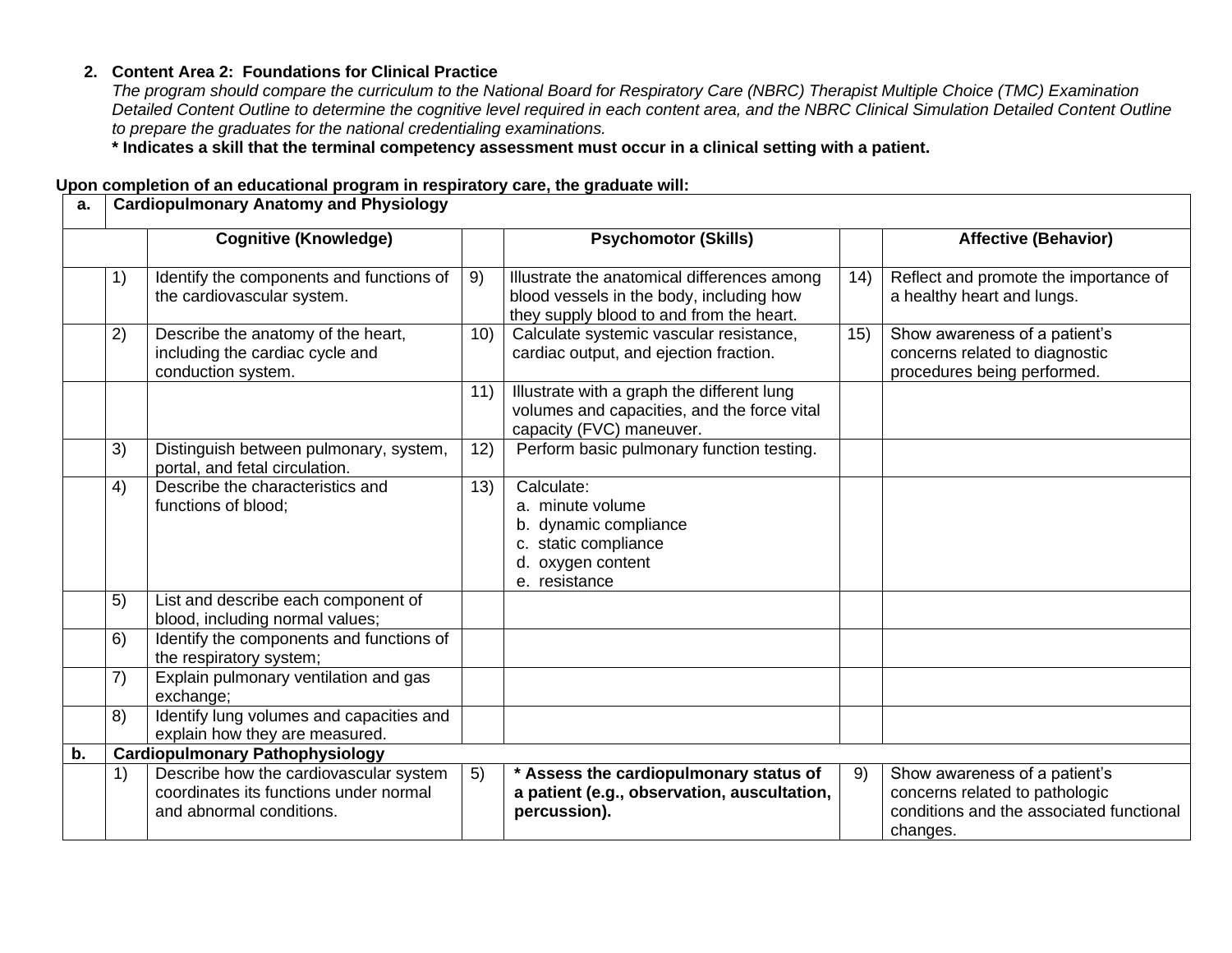|    | 2) | Identify the most common cardiovascular | 6)  | Identify pathologic changes commonly seen     |     |                                         |
|----|----|-----------------------------------------|-----|-----------------------------------------------|-----|-----------------------------------------|
|    |    | disorders and describe the functional   |     | on a chest radiograph.                        |     |                                         |
|    |    | changes that occur with each disorder.  |     |                                               |     |                                         |
|    | 3) | Identify the most common pulmonary      | 7)  | Perform a 12-lead EKG.                        |     |                                         |
|    |    | diseases and describe the functional    |     |                                               |     |                                         |
|    |    | changes that occur with each disorder.  |     |                                               |     |                                         |
|    | 4) | Describe the clinical findings seen in  | 8)  | * Evaluate diagnostic test results and        |     |                                         |
|    |    | patients with cardiopulmonary disease.  |     | develop or modify a plan of care.             |     |                                         |
| C. |    | Pharmacology                            |     |                                               |     |                                         |
|    | 1) | Discuss the concepts of                 | 8)  | *Perform patient assessment; monitor          | 14) | *Demonstrate cultural awareness         |
|    |    | pharmacokinetics and                    |     | and evaluate patient response to              |     | when working with patients.             |
|    |    | pharmacodynamics as they relate to      |     | aerosolized medication administration.        |     |                                         |
|    |    | drug response and disposition in the    |     |                                               |     |                                         |
|    |    | body.                                   |     |                                               |     |                                         |
|    | 2) | Describe the mode of action of          | 9)  | Select an appropriate device to administer    | 15) | *Show awareness of a patient's          |
|    |    | pharmacological agents used in the      |     | an aerosolized medication based on the        |     | concerns related to pathologic          |
|    |    | management of airway diseases.          |     | patient's age, cognitive status, and physical |     | conditions and the associated           |
|    |    |                                         |     | limitations.                                  |     | functional changes.                     |
|    | 3) | Discuss responses of the autonomic      | 10) | *Instruct a patient during the                |     |                                         |
|    |    | nervous system.                         |     | administration of an aerosol medication       |     |                                         |
|    |    |                                         |     | treatment                                     |     |                                         |
|    | 4) | Discuss the different routes of         | 11) | *Chart an aerosol medication treatment.       |     |                                         |
|    |    | administration of medications.          |     |                                               |     |                                         |
|    | 5) | Recommend use of the following          | 12) | *Communicate with appropriate                 |     |                                         |
|    |    | pharmacologic agents: anti-infective,   |     | members of the medical team regarding         |     |                                         |
|    |    | anti-inflammatories, bronchodilators,   |     | patient responses to pharmacological          |     |                                         |
|    |    | cardiac agents, diuretics, mucolytic/   |     | therapy                                       |     |                                         |
|    |    | proteolytic, narcotics, sedatives,      |     |                                               |     |                                         |
|    |    | surfactants and vasoactive agents.      |     |                                               |     |                                         |
|    | 6) | Discuss the indications.                | 13) | *Modify the respiratory care plan based       |     |                                         |
|    |    | contraindications, and side effects of  |     | on patient assessment and response to         |     |                                         |
|    |    | respiratory pharmacology agents.        |     | pharmacological therapy.                      |     |                                         |
|    | 7) | Discuss the indications, advantages,    |     |                                               |     |                                         |
|    |    | disadvantages, limitations,             |     |                                               |     |                                         |
|    |    | contraindications, and hazards of       |     |                                               |     |                                         |
|    |    | aerosol delivery devices and the        |     |                                               |     |                                         |
|    |    | methods used for medication delivery.   |     |                                               |     |                                         |
| d. |    | <b>Patient Assessment</b>               |     |                                               |     |                                         |
|    | 1) | List and describe the key anatomic and  | 11) | *Perform cardiopulmonary assessment           | 21) | *Demonstrate sensitivity to the         |
|    |    | physiologic differences between the     |     | on adult patients.                            |     | needs of the patient or his/her family. |
|    |    | neonate, child and adult.               |     |                                               |     |                                         |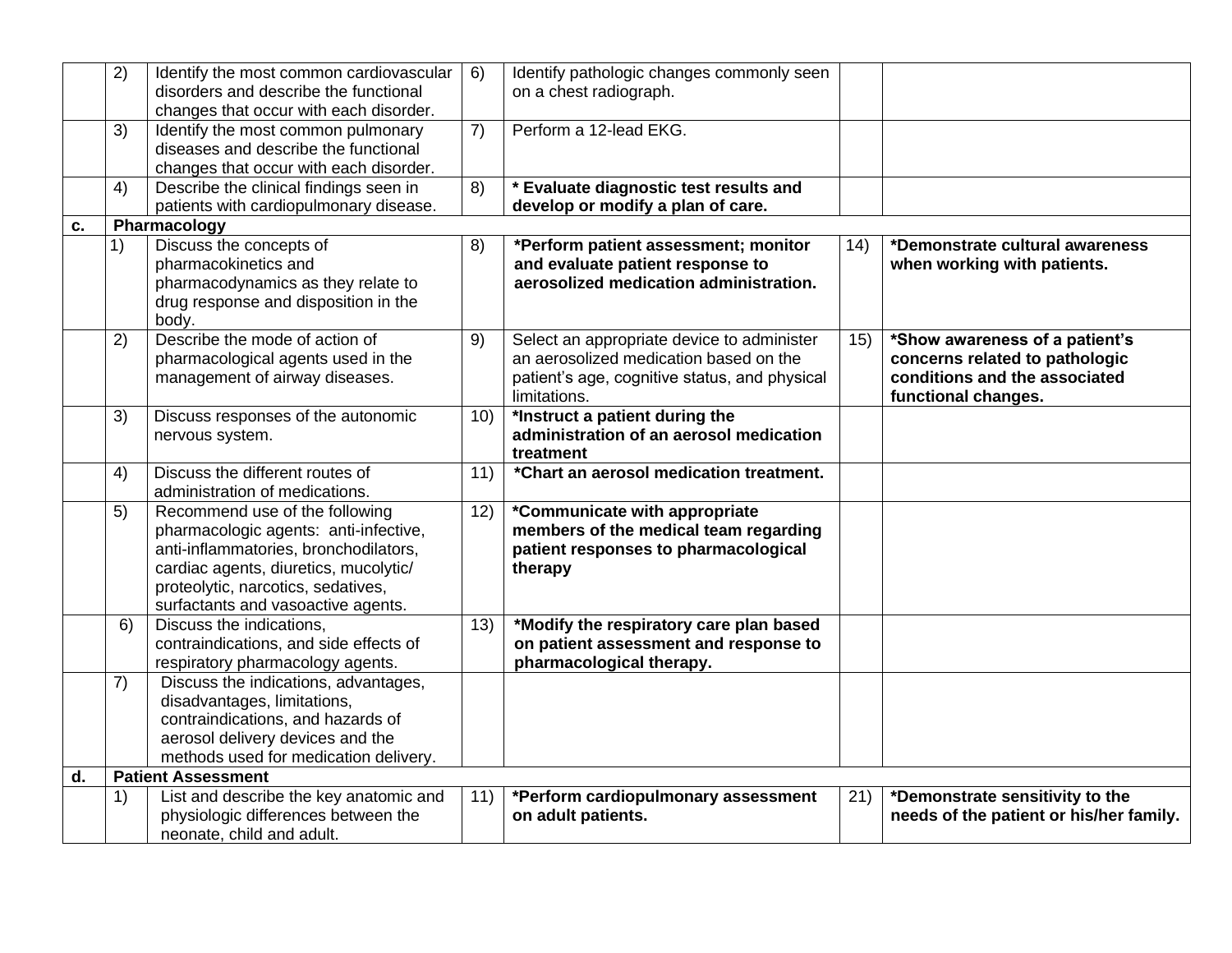|    | 2)  | Recognize the signs associated with<br>respiratory distress.                                                                                                                                 | 12) | *Respond to signs of respiratory<br>distress.                                                                             | 22) | *Recognize how cultural or ethnic<br>differences may affect the<br>assessment of a patient. |
|----|-----|----------------------------------------------------------------------------------------------------------------------------------------------------------------------------------------------|-----|---------------------------------------------------------------------------------------------------------------------------|-----|---------------------------------------------------------------------------------------------|
|    | 3)  | Explain the technique for auscultation of<br>the chest, including stating the<br>significance of various chest landmarks.                                                                    | 13) | Locate various chest landmarks.                                                                                           |     |                                                                                             |
|    | 4)  | Define terms associated with normal and<br>abnormal breath sounds.                                                                                                                           | 14) | *Identify normal and abnormal breath<br>sounds.                                                                           |     |                                                                                             |
|    | 5)  | Explain the significance of sounds heard<br>during cardiac auscultation.                                                                                                                     | 15) | *Identify heart sounds.                                                                                                   |     |                                                                                             |
|    | 6)  | Describe various methods to determine<br>oxygenation and ventilation.                                                                                                                        | 16) | *Perform procedures to identify<br>oxygenation and ventilation.                                                           |     |                                                                                             |
|    | 7)  | Identify the components of a patient<br>history and systematic examination.                                                                                                                  | 17) | Obtain a patient history and perform a<br>systematic examination.                                                         |     |                                                                                             |
|    | 8)  | Explain the significance of measuring<br>vital signs.                                                                                                                                        | 18) | Measure vital signs.                                                                                                      |     |                                                                                             |
|    | 9)  | Identify normal and abnormal vital signs.                                                                                                                                                    | 19) | *Perform cardiopulmonary assessment.                                                                                      |     |                                                                                             |
|    | 10) | Recognize causes of abnormal vital                                                                                                                                                           | 20) | *Document respiratory care assessment                                                                                     |     |                                                                                             |
|    |     | signs.                                                                                                                                                                                       |     | in a patient's chart.                                                                                                     |     |                                                                                             |
| е. |     | <b>Medical Gas Therapy</b>                                                                                                                                                                   |     |                                                                                                                           |     |                                                                                             |
|    | 1)  | Discuss the use of bulk and portable<br>oxygen therapy systems.                                                                                                                              | 7)  | Identify different gas cylinders, place<br>regulators on them, and identify any<br>hazards or risks associated with them. | 10) | *Recognize safety protocols that<br>apply to oxygen systems.                                |
|    | 2)  | Identify indications for supplemental<br>oxygen therapy based on patient history,<br>clinical findings, and physiologic indices.                                                             | 8)  | *Select and assemble oxygen therapy<br>devices.                                                                           |     |                                                                                             |
|    | 3)  | Develop a logical approach to the<br>therapeutic application of medical gases,<br>including equipment selection, dosage<br>regulation, patient interface, and therapy<br>outcome monitoring. | 9)  | Identify and take corrective action to solve<br>problems with oxygen therapy devices.                                     |     |                                                                                             |
|    | 4)  | Identify variables that affect the delivered<br>oxygen concentration with low-flow<br>oxygen delivery devices.                                                                               |     |                                                                                                                           |     |                                                                                             |
|    | 5)  | Recognize complications of<br>supplemental oxygen therapy and<br>methods to prevent or minimized<br>untoward effects.                                                                        |     |                                                                                                                           |     |                                                                                             |
|    | 6)  | Describe the use of arterial blood gas<br>results and pulse oximetry monitoring for<br>oxygen therapy.                                                                                       |     |                                                                                                                           |     |                                                                                             |
| f. |     | <b>Aerosol and Humidity Therapy</b>                                                                                                                                                          |     |                                                                                                                           |     |                                                                                             |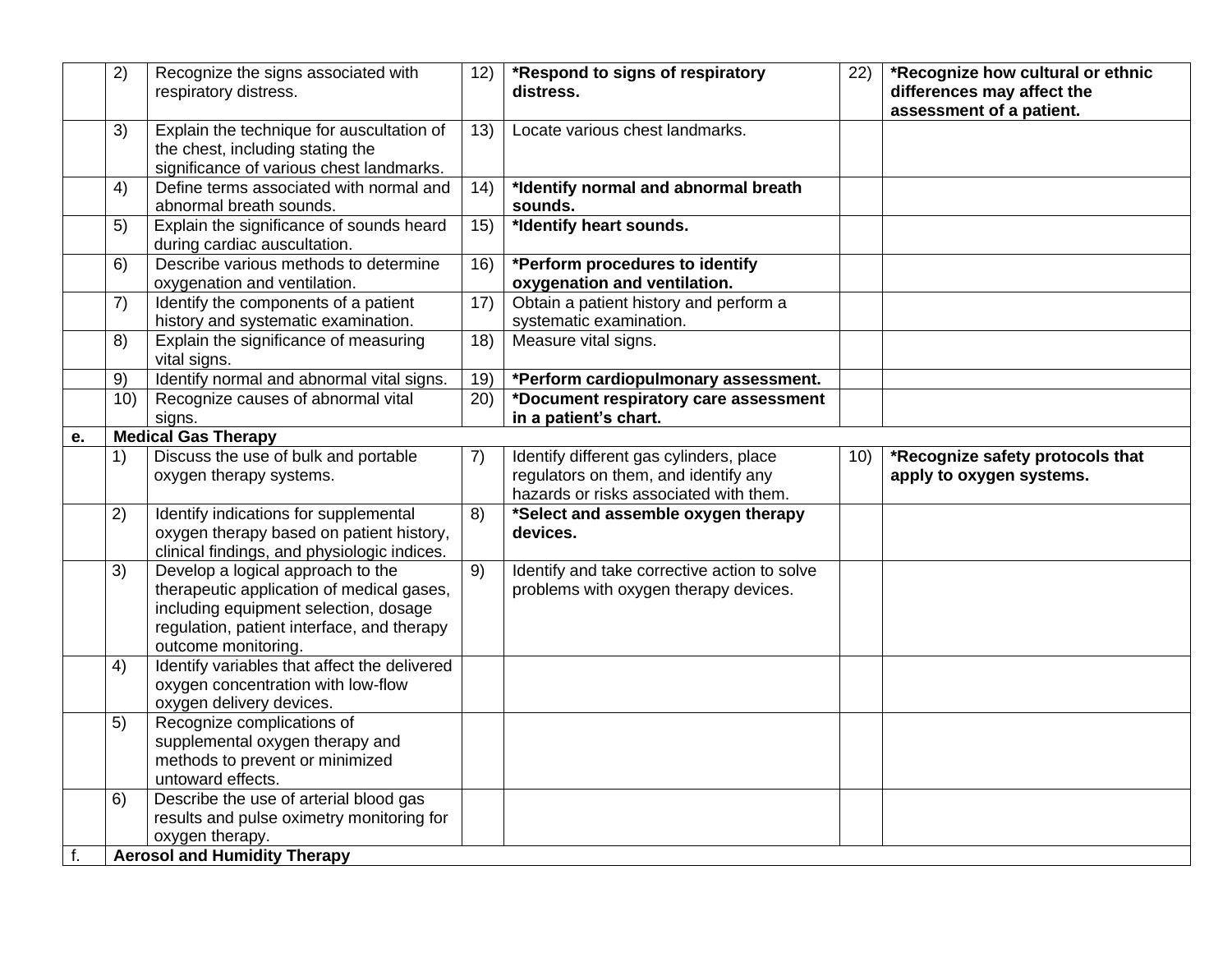|           | 1) | List the goals of aerosol and humidity<br>therapy.                                                                                                | 6)   | *Administer aerosol therapy.                                                                                                             | 11) | *Assures patient comfort during the<br>administration of aerosol and<br>humidity therapy.                             |
|-----------|----|---------------------------------------------------------------------------------------------------------------------------------------------------|------|------------------------------------------------------------------------------------------------------------------------------------------|-----|-----------------------------------------------------------------------------------------------------------------------|
|           | 2) | Explain the principles of gas physics as<br>they are related to aerosol and humidity<br>therapy.                                                  | 7)   | *Select and prepare medication that may<br>be used during an aerosol treatment.                                                          |     |                                                                                                                       |
|           | 3) | Describe the normal gas warming and<br>humidification functions of the upper<br>airway.                                                           | 8)   | Differentiate between the types of<br>humidifiers, including their clinical uses,<br>advantages and disadvantages.                       |     |                                                                                                                       |
|           | 4) | Compare heated and unheated<br>humidifiers.                                                                                                       | 9)   | *Select and use various aerosol delivery<br>devices and adjunctive equipment<br>required for specific clinical situations.               |     |                                                                                                                       |
|           | 5) | Compare jet nebulizers, ultrasonic<br>nebulizers, and mesh nebulizers.                                                                            | 10)  | Identify and take corrective action to solve<br>problems with humidity therapy devices.                                                  |     |                                                                                                                       |
| <u>g.</u> |    | <b>Airway Management</b>                                                                                                                          |      |                                                                                                                                          |     |                                                                                                                       |
|           | 1) | Identify key roles and responsibilities for<br>the airway management team.                                                                        | 10)  | Establish and maintain a patent airway.                                                                                                  | 18) | *Communicate effectively with<br>patients who cannot verbalize<br>because of the presence of an<br>artificial airway. |
|           | 2) | Discuss therapeutic procedures used to<br>maintain a patent airway.                                                                               | 11)  | Insert oro and nasopharyngeal airways.                                                                                                   |     |                                                                                                                       |
|           | 3) | Describe the procedure for oro- and<br>nasotracheal intubation.                                                                                   | 12)  | Perform tracheostomy care.                                                                                                               |     |                                                                                                                       |
|           | 4) | Describe procedures used to manage an<br>artificial airway (e.g., oro- and<br>nasopharyngeal airways, endotracheal<br>tubes, tracheostomy tubes). | 13)  | *Secure an endotracheal and<br>tracheostomy tube.                                                                                        |     |                                                                                                                       |
|           | 5) | Discuss methods used to evaluate and<br>manage the difficult airway.                                                                              | (14) | *Assess cuff pressure.<br>*Measure cuff pressure.<br>*Perform minimal leak technique<br>$(MLT)$ .                                        |     |                                                                                                                       |
|           | 6) | Compare conventional and<br>percutaneous tracheostomy.                                                                                            | 15)  | *Perform suctioning of the airway.                                                                                                       |     |                                                                                                                       |
|           | 7) | Compare conventional and closed<br>suction catheters.                                                                                             | 16)  | *Monitor, maintain, and troubleshoot<br>suction equipment.                                                                               |     |                                                                                                                       |
|           | 8) | Discuss protocols to prevent ventilator-<br>associated pneumonia.                                                                                 | 17)  | *Select and apply the proper amount of<br>humidification for artificial airways<br>according to current clinical practice<br>guidelines. |     |                                                                                                                       |
| h.        |    | Lung Inflation and Bronchial Hygiene Therapy                                                                                                      |      |                                                                                                                                          |     |                                                                                                                       |
|           | 1) | Describe the mechanism of normal<br>mucus transport.                                                                                              | 5)   | *Select and implement bronchial hygiene (8)<br>therapy based on the patient's clinical<br>condition.                                     |     | *Demonstrate empathy when treating<br>patients with lung disease.                                                     |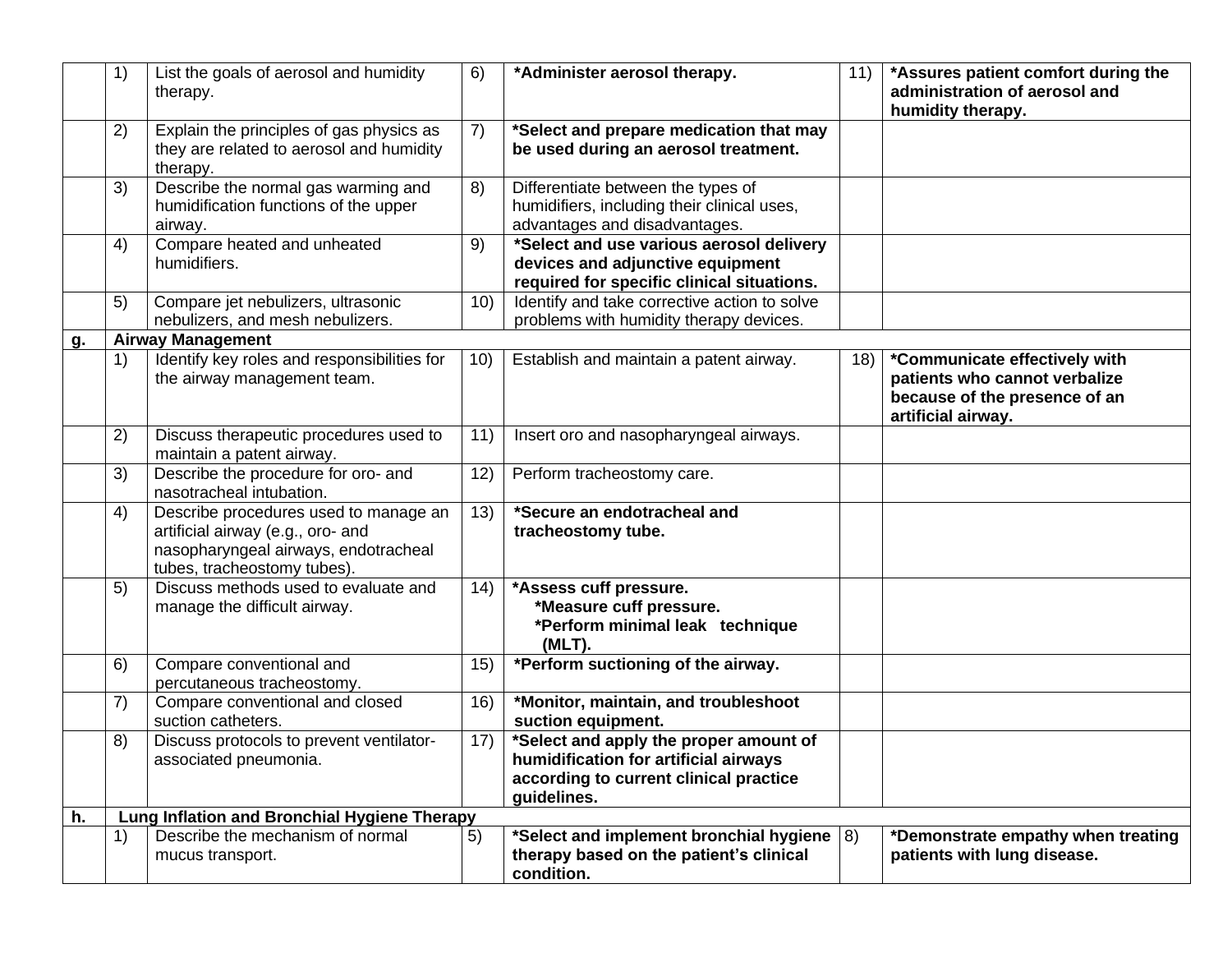|    | 2) | Describe bronchopulmonary hygiene<br>procedures (e.g., vibratory PEP, IS, IPV,<br>CPT, high-frequency chest wall<br>oscillation).                                                                                    | 6)   | *Instruct a patient in the use of<br>bronchopulmonary hygiene devices.                                                                |     |                                                                               |
|----|----|----------------------------------------------------------------------------------------------------------------------------------------------------------------------------------------------------------------------|------|---------------------------------------------------------------------------------------------------------------------------------------|-----|-------------------------------------------------------------------------------|
|    | 3) | Discuss the advantages and<br>disadvantages of various airway<br>clearance techniques.                                                                                                                               | 7)   | *Perform airway clearance and lung<br>inflation therapy.                                                                              |     |                                                                               |
|    | 4) | Compare the following methods of<br>sputum collection:<br>a. assisted cough;<br>b. induced sputum;<br>c. tracheal aspiration;<br>d. bronchoscopy;<br>e. bronchoalveolar lavage; and,<br>f. transtracheal aspiration. |      |                                                                                                                                       |     |                                                                               |
| j. |    | <b>Management of Mechanical Ventilation</b>                                                                                                                                                                          |      |                                                                                                                                       |     |                                                                               |
|    | 1) | Discuss the indications for mechanical<br>ventilation.                                                                                                                                                               | 8)   | *Prepare a mechanical ventilator for<br>patient use.                                                                                  | 18) | *Demonstrate sensitivity to the<br>needs of the patient or his/her family.    |
|    | 2) | Analyze the patient's cardiopulmonary<br>status and select optimal ventilatory<br>modes and settings.                                                                                                                | 9)   | *Initiate and adjust mechanical<br>ventilation settings.                                                                              |     |                                                                               |
|    | 3) | Discuss the indications for noninvasive<br>ventilatory support.                                                                                                                                                      | 10)  | *Initiate PEEP/CPAP and various modes<br>of mechanical ventilation                                                                    |     |                                                                               |
|    | 4) | Discuss strategies to minimize<br>hypoxemia (e.g., patient position,<br>suctioning, lung recruitment maneuvers).                                                                                                     | 11)  | *Adjust or modify ventilatory settings<br>based on clinical observations and<br>assessment of oxygenation and<br>ventilation studies. |     |                                                                               |
|    | 5) | Explain the interdependence of the<br>ventilatory settings.                                                                                                                                                          | 12)  | *Recognize and correct patient-<br>ventilator desynchrony.                                                                            |     |                                                                               |
|    | 6) | Describe ventilatory settings adjustments<br>that can be used to improve patient-<br>ventilator synchrony.                                                                                                           | 13)  | *Use wave-form analysis to improve<br>ventilation and oxygenation.                                                                    |     |                                                                               |
|    | 7) | Discuss strategies used to liberate the<br>patient from mechanical ventilation.                                                                                                                                      | (14) | Perform lung recruitment maneuvers.                                                                                                   |     |                                                                               |
|    |    |                                                                                                                                                                                                                      | 15)  | *Identify malfunctions of the patient<br>ventilator system.                                                                           |     |                                                                               |
|    |    |                                                                                                                                                                                                                      | 16)  | *Evaluate a patient to prepare for<br>liberation from mechanical ventilation.                                                         |     |                                                                               |
|    |    |                                                                                                                                                                                                                      | 17)  | *Perform extubation.                                                                                                                  |     |                                                                               |
|    |    | <b>Pediatrics and Neonatology</b>                                                                                                                                                                                    |      |                                                                                                                                       |     |                                                                               |
|    | 1) | Describe fetal lung development and<br>impact of gestational age on extrauterine<br>viability.                                                                                                                       | 17)  | Use the results of maternal and neonatal<br>assessment to develop a respiratory care<br>plan.                                         | 23) | *Use therapeutic communication<br>when working with patients and<br>families. |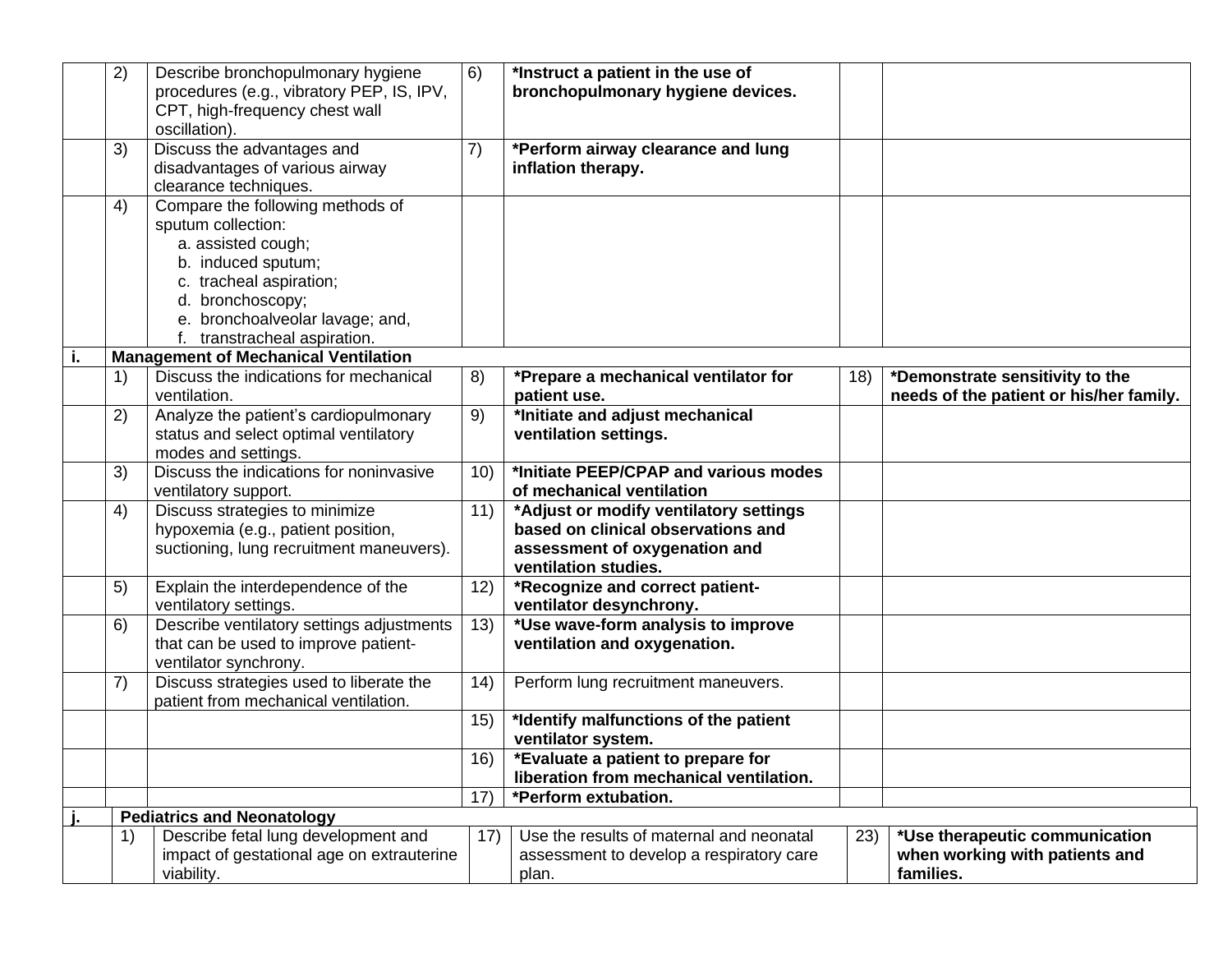| 2)  | Discuss the role of surfactant in lung<br>maturation.                                                                                           | 18)  | Evaluate a newborn and assign an APGAR<br>score.                                                |  |
|-----|-------------------------------------------------------------------------------------------------------------------------------------------------|------|-------------------------------------------------------------------------------------------------|--|
| 3)  | Compare fetal circulation with adult<br>circulation.                                                                                            | 19)  | *Select and apply respiratory equipment<br>used to treat infants and children.                  |  |
| 4)  | Discuss how hypoxia in a neonate<br>affects the pulmonary vasculature                                                                           | (20) | Initiate and modify mechanical ventilatory<br>support for the neonate and pediatric<br>patient. |  |
| 5)  | Explain the pathophysiology of<br>cardiopulmonary diseases affecting the<br>newborn and child.                                                  | 21)  | Obtain capillary and arterial blood samples<br>to assess oxygenation and ventilation.           |  |
| 6)  | Identify the signs and symptoms of<br>cardiopulmonary disease affecting the<br>newborn and child.                                               | 22)  | Perform cardiopulmonary assessment of<br>the<br>a. pediatric patient<br>b. neonatal patient     |  |
| 7)  | Describe the pathological and clinical<br>characteristics of neonatal respiratory<br>distress syndrome.                                         |      |                                                                                                 |  |
| 8)  | Discuss methods used to assess<br>newborns (e.g., maternal history, factors<br>impacting fetal development, gestational<br>age, APGAR scoring). |      |                                                                                                 |  |
| 9)  | Discuss the use of pharmacologic<br>agents, including exogenous surfactant<br>and inhaled pulmonary vasodilators.                               |      |                                                                                                 |  |
| 10) | Recognize the radiographic appearance<br>of various cardiopulmonary diseases of<br>the newborn and child.                                       |      |                                                                                                 |  |
| 11) | Discuss the treatment options for<br>neonatal and pediatric cardiopulmonary<br>disease, including oxygen therapy.                               |      |                                                                                                 |  |
| 12) | Describe pediatric cardiopulmonary<br>assessment.                                                                                               |      |                                                                                                 |  |
| 13) | Describe methods used to monitor the<br>neonate and pediatric patient.                                                                          |      |                                                                                                 |  |
| 14) | Identify and describe approaches to<br>manage a patent airway.                                                                                  |      |                                                                                                 |  |
| 15) | Identify and explain methods used to<br>support oxygenation and ventilation in<br>the neonate and pediatric patient.                            |      |                                                                                                 |  |
| 16) | Discuss the indications.<br>contraindications, and special equipment<br>and techniques involved in applying                                     |      |                                                                                                 |  |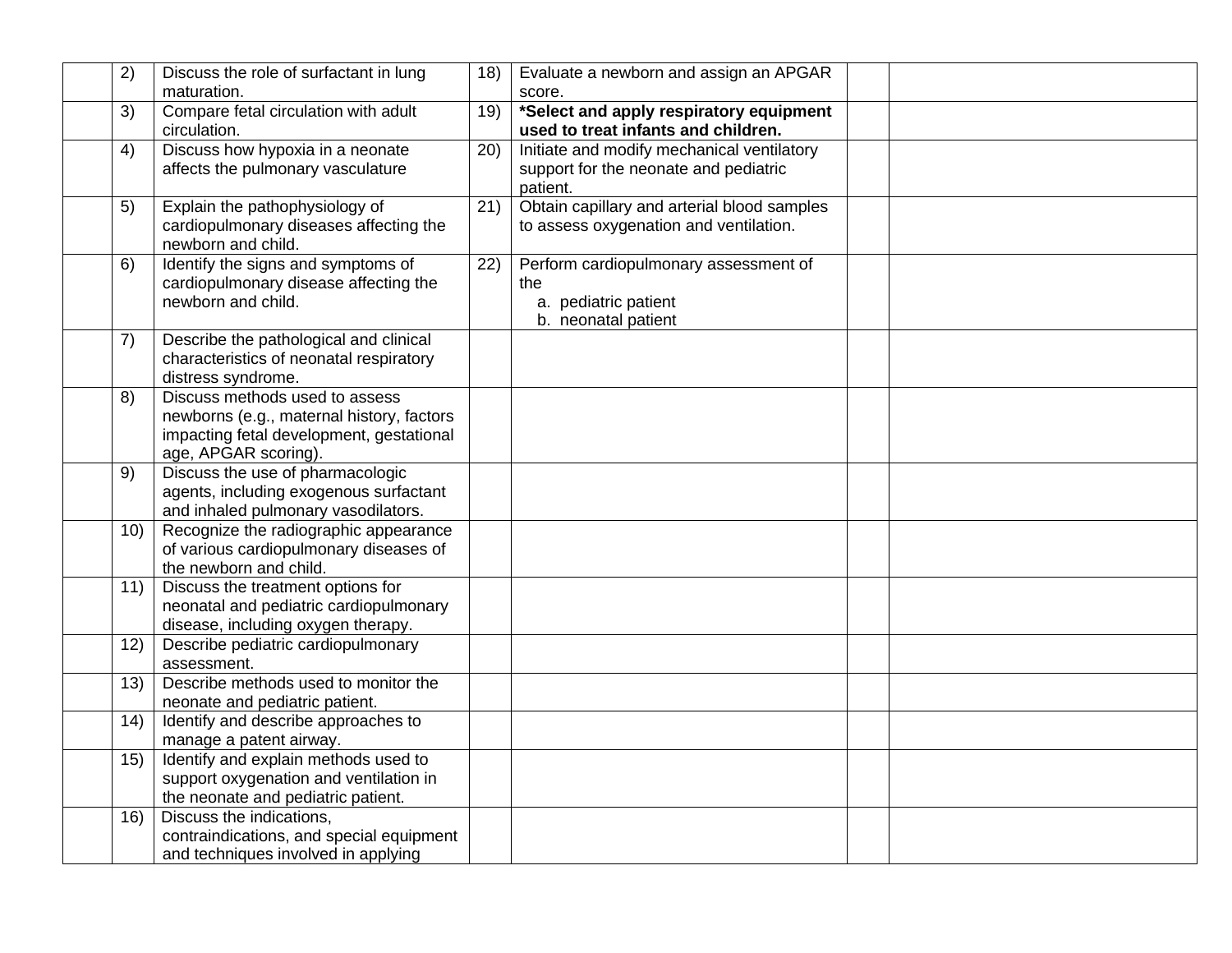|    |                   | selected respiratory care modalities to                                                                                |     |                                                               |     |                                                                                                      |
|----|-------------------|------------------------------------------------------------------------------------------------------------------------|-----|---------------------------------------------------------------|-----|------------------------------------------------------------------------------------------------------|
|    |                   | infants and children.                                                                                                  |     |                                                               |     |                                                                                                      |
| k. | 1)                | <b>Cardiopulmonary Resuscitation</b><br>Describe conditions when each of the<br>following may be used in patient care: | 9)  | Treat cardiopulmonary collapse according                      | 12) | *Recognize how cultural or ethnic                                                                    |
|    |                   | a. BLS                                                                                                                 |     | to the following protocols:<br>a. BLS                         |     | practices impact decisions to<br>implement cardiopulmonary                                           |
|    |                   | b. ACLS                                                                                                                |     | b. ACLS                                                       |     | resuscitation or to accept life                                                                      |
|    |                   | c. PALS                                                                                                                |     | c. PALS                                                       |     | support.                                                                                             |
|    |                   | d. NRP.                                                                                                                |     | d. NRP                                                        |     |                                                                                                      |
|    | 2)                | Identify risk factors for sudden death.                                                                                | 10) | Assess a patient and select an appropriate<br>airway.         |     |                                                                                                      |
|    | 3)                | Explain techniques of basic life support                                                                               | 11) | Maintain effective ventilation using a                        |     |                                                                                                      |
|    |                   | for adults, children, and infants.                                                                                     |     | manual resuscitator.                                          |     |                                                                                                      |
|    | 4)                | Explain the chains of survival.                                                                                        |     |                                                               |     |                                                                                                      |
|    | 5)                | Describe CABD sequence of applying<br>basic life support.                                                              |     |                                                               |     |                                                                                                      |
|    | 6)                | Explain patient care and support after<br>resuscitation.                                                               |     |                                                               |     |                                                                                                      |
|    | $\left( 7\right)$ | Discuss ethical issues related to the<br>implementation of CPR.                                                        |     |                                                               |     |                                                                                                      |
|    | 8)                | Identify cardiac dysrhythmias that require<br>ACLS and discuss the treatment.                                          |     |                                                               |     |                                                                                                      |
| ı. |                   | <b>Geriatrics</b>                                                                                                      |     |                                                               |     |                                                                                                      |
|    | 1)                | Describe age-associated changes in<br>pulmonary anatomy and physiology.                                                | 4)  | *Perform cardiopulmonary assessment<br>on geriatric patients. | 6)  | *Use therapeutic communication<br>when working with aging patients<br>and their caretaker(s)/family. |
|    | 2)                | Discuss physical assessment of the                                                                                     | 5)  | *Demonstrate monitoring and                                   |     |                                                                                                      |
|    |                   | aging patient.                                                                                                         |     | respiratory procedures for geriatric<br>patients.             |     |                                                                                                      |
|    | 3)                | Discuss adverse consequences of                                                                                        |     |                                                               |     |                                                                                                      |
|    |                   | miscommunication with aging patients.                                                                                  |     |                                                               |     |                                                                                                      |
| m. |                   | <b>Evidence-Based Scientific Literature and Research</b>                                                               |     |                                                               |     |                                                                                                      |
|    | 1)                | Define evidence-based medicine and                                                                                     | 7)  | Review peer-reviewed literature and identify                  | 8)  | *Use sound judgment and clinical                                                                     |
|    |                   | discuss its importance in respiratory                                                                                  |     | evidence to support the practice of                           |     | decision making to ensure safety                                                                     |
|    |                   | care.<br>Describe ways to identify valid sources                                                                       |     | respiratory care.                                             |     | and prevent errors.                                                                                  |
|    | 2)                | of evidence.                                                                                                           |     |                                                               |     |                                                                                                      |
|    | 3)                | Describe the types of medical study<br>reports.                                                                        |     |                                                               |     |                                                                                                      |
|    | 4)                | Explain the purpose of study design<br>factors.                                                                        |     |                                                               |     |                                                                                                      |
|    | 5)                | Identify common errors when interpreting<br>statistics used in research.                                               |     |                                                               |     |                                                                                                      |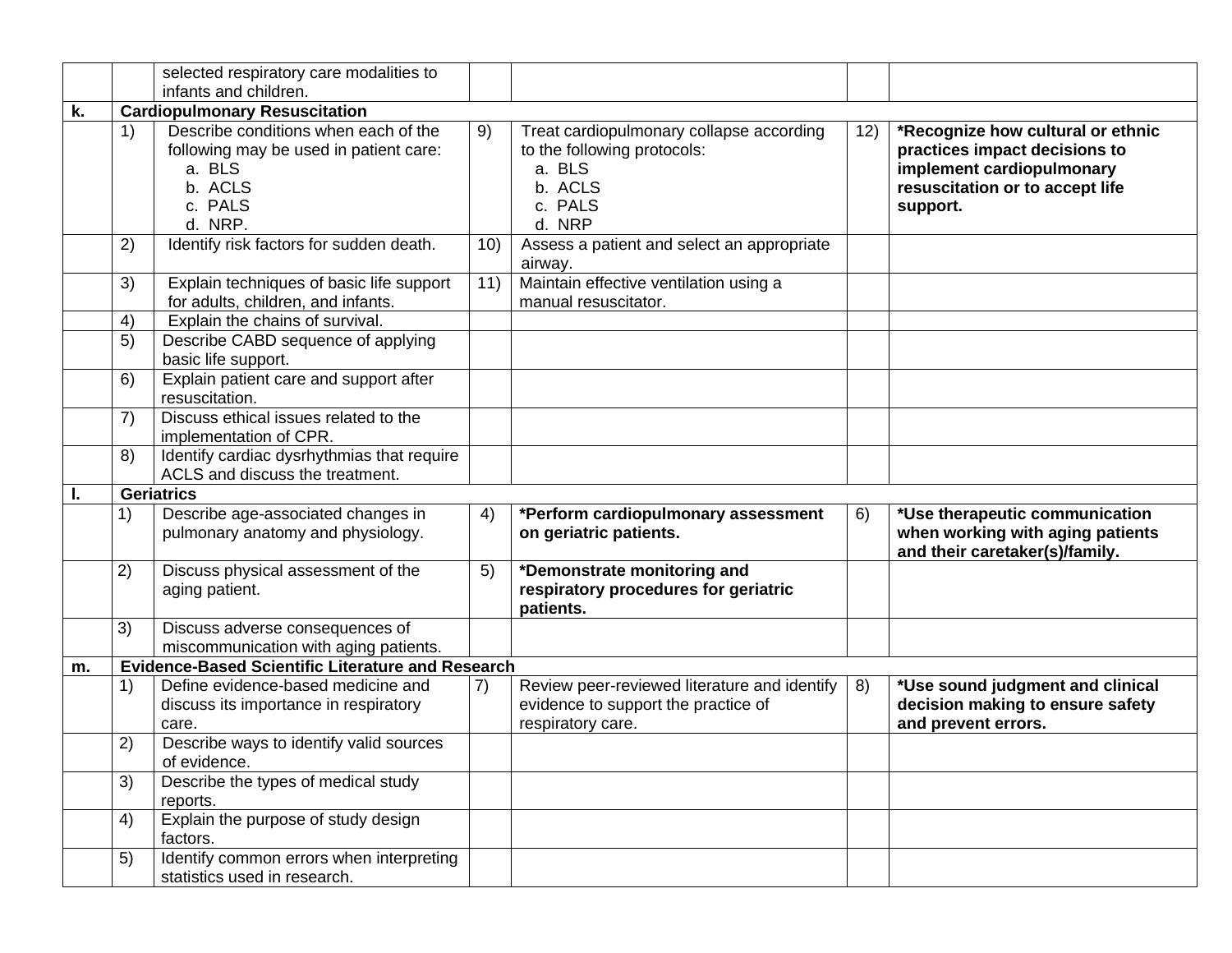|    | 6) | Differentiate between a narrative review                                                                                                            |    |                                                                                                           |     |                                                                                      |
|----|----|-----------------------------------------------------------------------------------------------------------------------------------------------------|----|-----------------------------------------------------------------------------------------------------------|-----|--------------------------------------------------------------------------------------|
|    |    | and a systematic review.                                                                                                                            |    |                                                                                                           |     |                                                                                      |
| n. |    | <b>Use of Clinical Practice Guidelines</b>                                                                                                          |    |                                                                                                           |     |                                                                                      |
|    | 1) | Define evidenced based medicine.                                                                                                                    | 4) | Within the context of a clinical case study<br>implement the appropriate clinical practice<br>guidelines. | 5)  | Value the importance of evidence-<br>based medicine.                                 |
|    | 2) | Within the context of a clinical case<br>study, identify the appropriate clinical<br>practice guidelines.                                           |    |                                                                                                           |     |                                                                                      |
|    | 3) | Use evidence-based medicine to<br>evaluate the need for a diagnostic test<br>and identify appropriate therapy.                                      |    |                                                                                                           |     |                                                                                      |
| 0. |    | <b>Imaging Studies</b>                                                                                                                              |    |                                                                                                           |     |                                                                                      |
|    | 1) | Describe the features on a normal chest<br>radiograph, including the different<br>projections and a systemic inspection.                            | 5) | In the context of a case study, recommend<br>a chest radiograph.                                          | 7)  | Observe safety practices and<br>procedures when participating in<br>imaging studies. |
|    | 2) | Explain the use of a chest radiograph in<br>locating and quantifying abnormal air or<br>fluid within the chest.                                     | 6) | *Use a chest radiograph to evaluate the<br>placement of an endotracheal tube.                             |     |                                                                                      |
|    | 3) | Explain the use of a chest radiograph to<br>verify proper positioning of<br>a. catheters (monitoring, therapeutic)<br>b. tubes<br>c. other devices. |    |                                                                                                           |     |                                                                                      |
|    | 4) | Explain the advantage of other imaging<br>studies used to evaluate patients with<br>cardiopulmonary disease (e.g., MRI, CT<br>scan).                |    |                                                                                                           |     |                                                                                      |
| р. |    | <b>Survey of Polysomnographic Assessment</b>                                                                                                        |    |                                                                                                           |     |                                                                                      |
|    | 1) | Discuss the prevalence and<br>pathogenesis of obstructive sleep apnea<br>(OSA).                                                                     | 9) | Use the results of a sleep study to initiate<br>and adjust CPAP or BiPAP.                                 | 10) | Appreciate the impact of patient lifestyle<br>on compliance with prescribed therapy. |
|    | 2) | Discuss the common approaches for<br>diagnosis and treatment of sleep-<br>disordered breathing in adults and<br>children.                           |    |                                                                                                           |     |                                                                                      |
|    | 3) | Describe the clinical features of OSA.                                                                                                              |    |                                                                                                           |     |                                                                                      |
|    | 4) | Describe the systemic effects of OSA.                                                                                                               |    |                                                                                                           |     |                                                                                      |
|    | 5) | Define central sleep apnea (CSA).                                                                                                                   |    |                                                                                                           |     |                                                                                      |
|    | 6) | Compare OSA, CSA, and mixed apnea.                                                                                                                  |    |                                                                                                           |     |                                                                                      |
|    | 7) | Compare the advantages and<br>disadvantages of various treatment<br>strategies for OSA.                                                             |    |                                                                                                           |     |                                                                                      |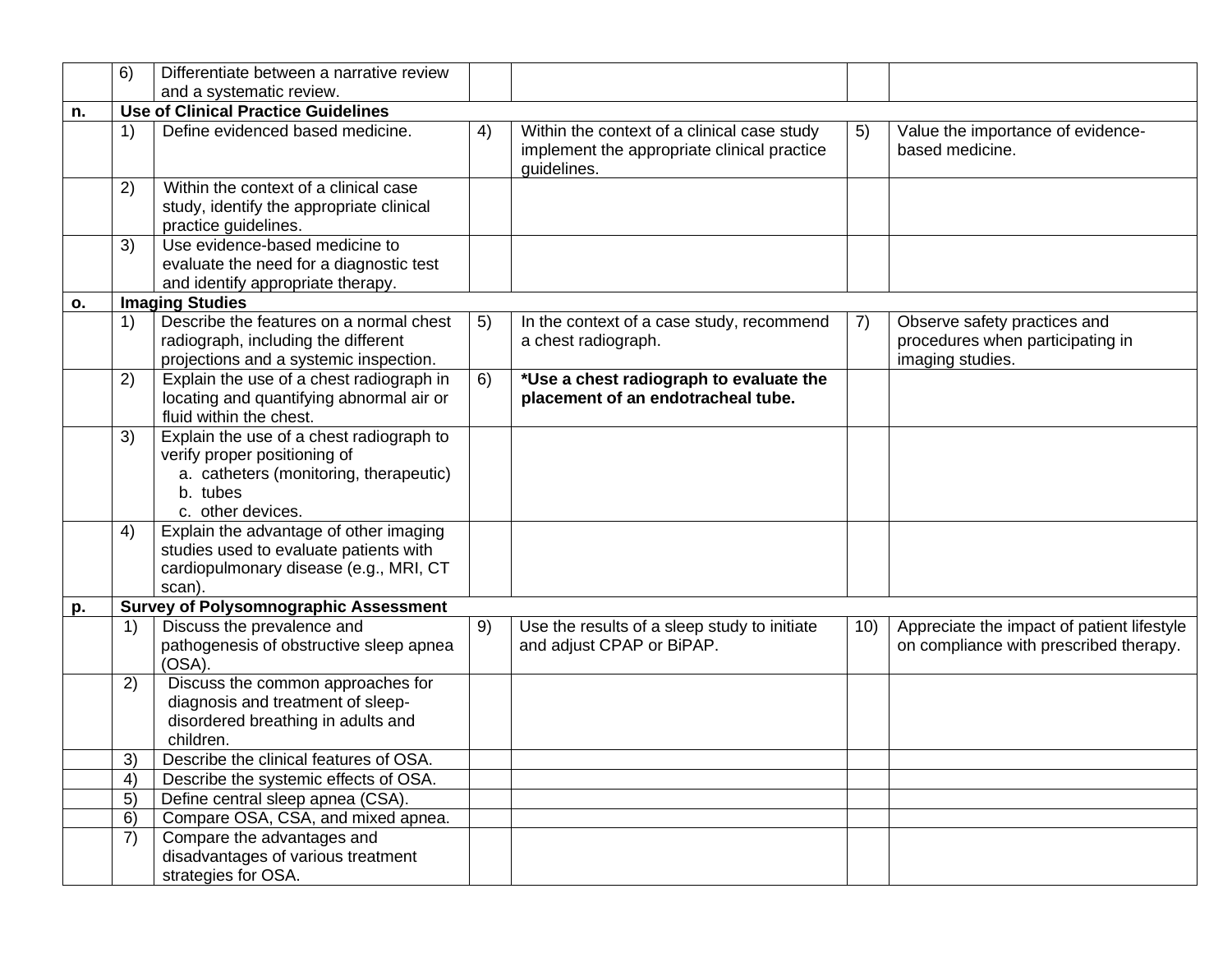|    | 8) | Discuss the apnea/hypopnea index.                                                                                      |    |                                                                                                                                      |    |                                                                                                          |
|----|----|------------------------------------------------------------------------------------------------------------------------|----|--------------------------------------------------------------------------------------------------------------------------------------|----|----------------------------------------------------------------------------------------------------------|
| q. |    | <b>Tobacco Products and Smoking Cessation</b>                                                                          |    |                                                                                                                                      |    |                                                                                                          |
|    | 1) | Describe the benefits of smoking<br>cessation programs.                                                                | 4) | Use patient assessment to recommend a<br>smoking cessation program.                                                                  | 5) | Recognize how cultural or ethnic<br>practices impact decisions regarding<br>the use of tobacco products. |
|    | 2) | Describe the pharmacological and<br>nonpharmacological interventions for<br>smoking cessation.                         |    |                                                                                                                                      |    |                                                                                                          |
|    | 3) | Discuss the use of nicotine replacement<br>therapy.                                                                    |    |                                                                                                                                      |    |                                                                                                          |
| r. |    | <b>Patient and Care-Giver Education</b>                                                                                |    |                                                                                                                                      |    |                                                                                                          |
|    | 1) | State the rationale for patient education<br>in the practice of respiratory care.                                      | 6) | Identify and respond to factors that can<br>adversely affect learner readiness.                                                      | 9) | *Appreciate factors that can affect<br>learner readiness.                                                |
|    | 2) | Discuss the evaluation phase of the<br>patient education process.                                                      | 7) | Create goals for patient education from the<br>perspective of the patient and provider.                                              |    |                                                                                                          |
|    | 3) | Assess the patient's learning needs.                                                                                   | 8) | Develop patient education plans that can be<br>used for asthma education, pulmonary<br>rehabilitation, or smoking cessation.         |    |                                                                                                          |
|    | 4) | Identify and explain various teaching<br>strategies in patient education process.                                      |    |                                                                                                                                      |    |                                                                                                          |
|    | 5) | Explain the role of effective therapeutic<br>communication, and the factors affecting<br>the process of communication. |    |                                                                                                                                      |    |                                                                                                          |
| S. |    | <b>Health Promotion and Disease Prevention</b>                                                                         |    |                                                                                                                                      |    |                                                                                                          |
|    | 1) | List and explain the basic principles of<br>health promotion and disease<br>prevention.                                | 4) | Develop patient education plans that can be<br>used for asthma education, pulmonary<br>rehabilitation, or smoking cessation.         | 5) | *Use therapeutic communication<br>when working with patients and<br>families.                            |
|    | 2) | Explain the development and<br>implementation of disease prevention<br>management programs.                            |    |                                                                                                                                      |    |                                                                                                          |
|    | 3) | Describe the role of respiratory<br>therapists in health promotion and<br>disease management.                          |    |                                                                                                                                      |    |                                                                                                          |
| t. |    | <b>Cardiac and Pulmonary Rehabilitation</b>                                                                            |    |                                                                                                                                      |    |                                                                                                          |
|    | 1) | Identify the goals of cardiac and<br>pulmonary rehabilitation programs.                                                | 6) | Select and assure the proper function,<br>operation and cleanliness of equipment<br>used in cardiac and pulmonary<br>rehabilitation. | 8) | *Use therapeutic communication<br>when working with patients.                                            |
|    | 2) | Describe the benefits of cardiac and<br>pulmonary rehabilitation.                                                      | 7) | Use therapeutic communication in cardiac<br>and pulmonary rehabilitation.                                                            | 9) | *Work cooperatively with members<br>of the rehabilitation team.                                          |
|    | 3) | Describe therapeutic procedures that<br>can be used to achieve long and short-<br>term goals.                          |    |                                                                                                                                      |    |                                                                                                          |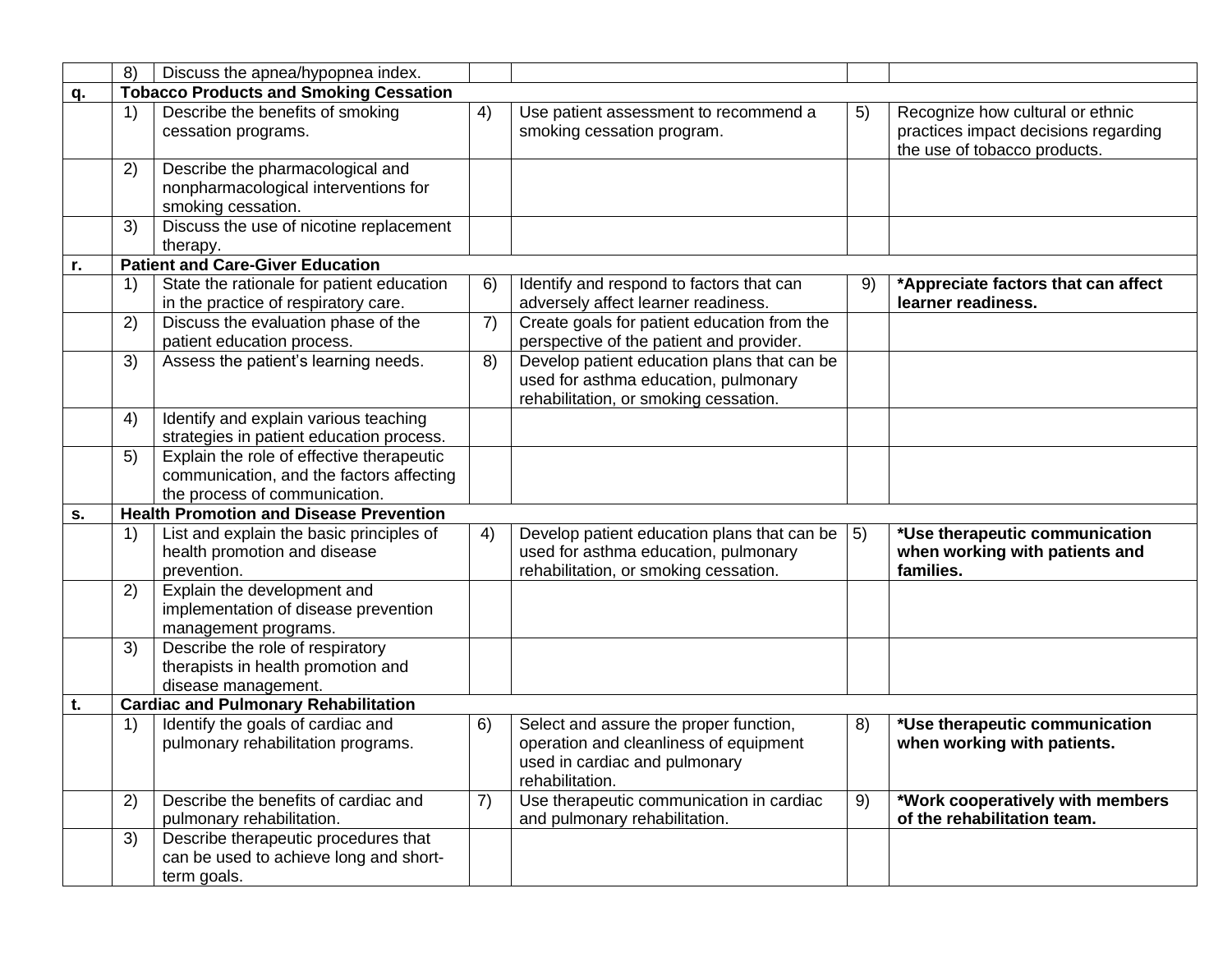|    | 4) | Describe exercise assessment and the                                            |    |                                                                        |     |                                                    |
|----|----|---------------------------------------------------------------------------------|----|------------------------------------------------------------------------|-----|----------------------------------------------------|
|    |    | primary measurements obtained during                                            |    |                                                                        |     |                                                    |
|    |    | exercise testing.                                                               |    |                                                                        |     |                                                    |
|    | 5) | Identify the team members who                                                   |    |                                                                        |     |                                                    |
|    |    | constitute a cardiac and pulmonary<br>rehabilitation program and describe their |    |                                                                        |     |                                                    |
|    |    | roles.                                                                          |    |                                                                        |     |                                                    |
| u. |    | <b>Principles of Case Management</b>                                            |    |                                                                        |     |                                                    |
|    | 1) | Identify the stages of discharge planning.                                      | 7) | Complete forms required to order durable                               | 10) | *Value the role of each member of                  |
|    |    |                                                                                 |    | medical equipment and determine eligibility<br>for insurance coverage. |     | the health care team during<br>discharge planning. |
|    | 2) | Discuss the process of setting long and                                         | 8) | Establish long and short-term goals based                              |     |                                                    |
|    |    | short-term goals.                                                               |    | on the patient's condition and prior                                   |     |                                                    |
|    |    |                                                                                 |    | treatment.                                                             |     |                                                    |
|    | 3) | Identify factors that contribute to the risk                                    | 9) | Develop, implement, and document a                                     |     |                                                    |
|    |    | of readmission.                                                                 |    | respiratory care plan in a patient's chart.                            |     |                                                    |
|    | 4) | Identify common forms used in the                                               |    |                                                                        |     |                                                    |
|    |    | discharge process.                                                              |    |                                                                        |     |                                                    |
|    | 5) | Discuss the importance of medication<br>assistance.                             |    |                                                                        |     |                                                    |
|    | 6) | Discuss the rationale for root cause                                            |    |                                                                        |     |                                                    |
|    |    | analysis and risk assessment.                                                   |    |                                                                        |     |                                                    |
| ۷. |    | <b>Medical Record Documentation</b>                                             |    |                                                                        |     |                                                    |
|    | 1) | Describe how medical record                                                     | 5) | Identify the different sections of the record.                         | 8)  | *Show respect for confidentiality of               |
|    |    | documentation contributes to high-quality                                       |    |                                                                        |     | the medical record.                                |
|    |    | patient care.                                                                   |    |                                                                        |     |                                                    |
|    | 2) | Identify the CMS guidelines in ensuring                                         | 6) | Enter data using a computerized patient                                | 9)  | *Protect the integrity of the medical              |
|    |    | the quality of medical record                                                   |    | care system.                                                           |     | record.                                            |
|    |    | documentation.                                                                  |    |                                                                        |     |                                                    |
|    | 3) | Identify legal aspects of proper                                                | 7) | Amend or correct mistakes in a medical                                 |     |                                                    |
|    |    | documentation.                                                                  |    | record.                                                                |     |                                                    |
|    | 4) | Discuss the importance of confidentiality                                       |    |                                                                        |     |                                                    |
|    |    | and timeliness of data entry in the medical<br>record.                          |    |                                                                        |     |                                                    |
| w. |    | <b>Third Party Reimbursement</b>                                                |    |                                                                        |     |                                                    |
|    | 1) | Discuss third-party reimbursement,                                              | 6) | Verify eligibility for services including                              | 9)  | *Interact professionally with third-               |
|    |    | including:                                                                      |    | documentation.                                                         |     | party representatives.                             |
|    |    | a. types of third-party plans;                                                  |    |                                                                        |     |                                                    |
|    |    | b. information required to file a claim;                                        |    |                                                                        |     |                                                    |
|    |    | c. steps in filing a claim.                                                     |    |                                                                        |     |                                                    |
|    | 2) | Describe the processes used for eligibility                                     | 7) | Obtain precertification or preauthorization,                           | 10) | *Display tactful behavior when                     |
|    |    | verification, precertification, and                                             |    | including documentation                                                |     | communicating with medical                         |
|    |    | preauthorization.                                                               |    |                                                                        |     |                                                    |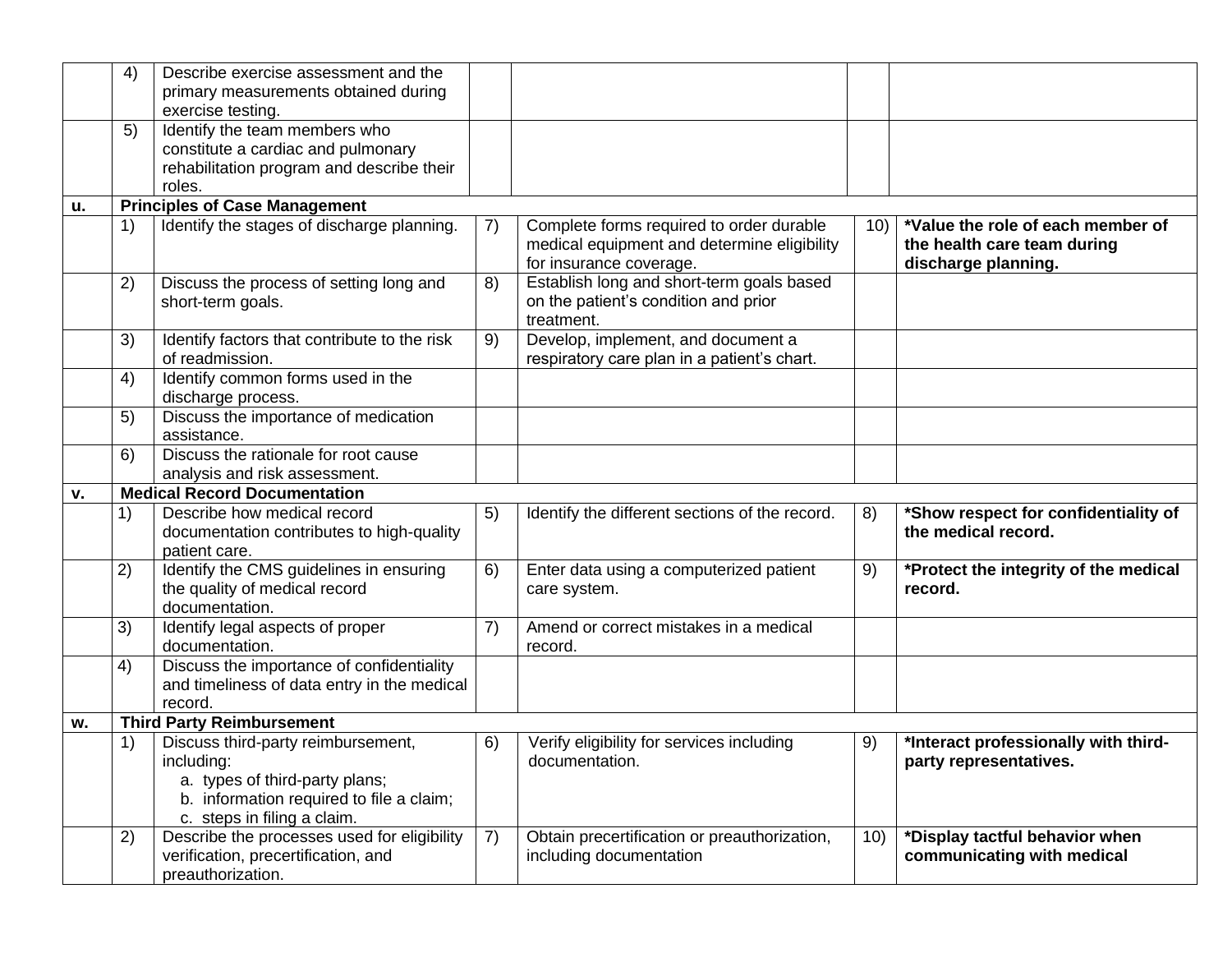|    |    |                                                                                                                                           |     |                                                                                                                 |     | providers regarding third party<br>requirements.                                                     |
|----|----|-------------------------------------------------------------------------------------------------------------------------------------------|-----|-----------------------------------------------------------------------------------------------------------------|-----|------------------------------------------------------------------------------------------------------|
|    | 3) | Identify managed care requirements for<br>patient referral.                                                                               | 8)  | Complete an insurance claim form.                                                                               | 11) | *Show sensitivity when<br>communicating with patients<br>regarding third party requirements.         |
|    | 4) | Define a patient-centered medical home<br>(PCMH)                                                                                          |     |                                                                                                                 |     |                                                                                                      |
|    | 5) | Discuss fraud and abuse.                                                                                                                  |     |                                                                                                                 |     |                                                                                                      |
| Х. |    | <b>Alternate Site Care</b>                                                                                                                |     |                                                                                                                 |     |                                                                                                      |
|    | 1) | Identify alternate care sites where<br>respiratory care is administered.                                                                  | 5)  | Conduct a home assessment to determine<br>acceptable placement and safety.                                      | 9)  | *Recognize how cultural or ethnic<br>practices impact the success of an<br>alternate site placement. |
|    | 2) | Identify the roles of respiratory therapists<br>at alternate care sites.                                                                  | 6)  | Demonstrate the use of home care<br>equipment, including mechanical ventilation<br>and non-invasive technology. |     |                                                                                                      |
|    | 3) | Explain patient-centered care and its<br>effect on the delivery of respiratory care<br>services.                                          | 7)  | Demonstrate the use of in-home oxygen<br>administration systems and identify key<br>safety considerations.      |     |                                                                                                      |
|    | 4) | Differentiate between multi-competency<br>and cross-training and discuss the<br>importance of each to the respiratory care<br>profession. | 8)  | Identify and correct equipment<br>malfunctions.                                                                 |     |                                                                                                      |
| у. |    | <b>Infection Control</b>                                                                                                                  |     |                                                                                                                 |     |                                                                                                      |
|    | 1) | Define hospital acquired infection.                                                                                                       | 9)  | *Demonstrate proper hand-washing<br>techniques.                                                                 | 13) | *Adhere conscientiously to required<br>precautions.                                                  |
|    | 2) | Discuss different methods of transmitting<br>infections.                                                                                  | 10) | *Select PPE for various categories of<br>precautions and isolations.                                            |     |                                                                                                      |
|    | 3) | Explain the importance of hand hygiene.                                                                                                   | 11) | *Demonstrate proper procedures for<br>donning and doffing PPE.                                                  |     |                                                                                                      |
|    | 4) | Define Standard Precautions.                                                                                                              | 12) | In the context of a case study, apply OSHA<br>regulations and CDC guidelines.                                   |     |                                                                                                      |
|    | 5) | Discuss isolation procedures use to<br>prevent transmission of infections.                                                                |     |                                                                                                                 |     |                                                                                                      |
|    | 6) | Identify personal protective equipment<br>(PPE) used for specific barriers.                                                               |     |                                                                                                                 |     |                                                                                                      |
|    | 7) | Identify methods of disinfection and<br>sterilization.                                                                                    |     |                                                                                                                 |     |                                                                                                      |
| z. | 8) | Discuss biohazardous materials and<br>physiologic samples, including how to<br>dispose of them.<br><b>Disaster Response/Bioterrorism</b>  |     |                                                                                                                 |     |                                                                                                      |
|    |    |                                                                                                                                           |     |                                                                                                                 |     |                                                                                                      |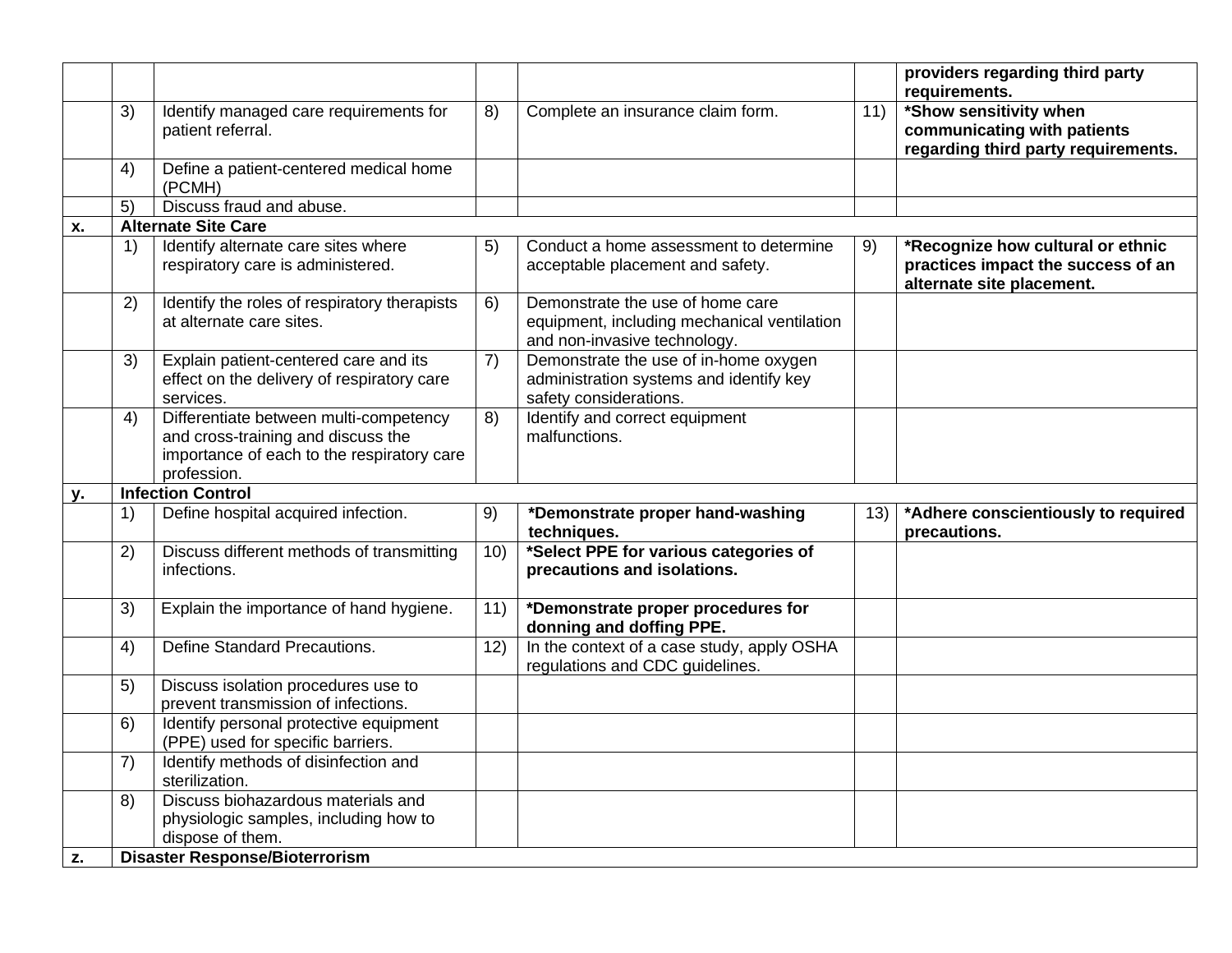|     | 1)  | Discuss respiratory failure related to mass<br>casualty.                                                                                    | 5)   | Demonstrate the role of a respiratory<br>therapist in a mass casualty disaster.                 | 7)  | Perform within the scope of practice<br>for the respiratory therapist.                                                                  |  |  |  |  |
|-----|-----|---------------------------------------------------------------------------------------------------------------------------------------------|------|-------------------------------------------------------------------------------------------------|-----|-----------------------------------------------------------------------------------------------------------------------------------------|--|--|--|--|
|     | 2)  | List the most likely disaster scenarios that<br>result in respiratory failure.                                                              | 6)   | Don and doff PPE equipment used for a<br>disaster response.                                     | 8)  | Demonstrate the ability to work within a<br>team.                                                                                       |  |  |  |  |
|     | 3)  | Discuss role of the respiratory therapist in<br>a disaster.                                                                                 |      |                                                                                                 |     |                                                                                                                                         |  |  |  |  |
|     | 4)  | Describe the characteristics of devices<br>required to provide ventilation in mass-<br>casualty respiratory failure.                        |      |                                                                                                 |     |                                                                                                                                         |  |  |  |  |
| aa. |     | <b>Ethical and Legal Considerations in Respiratory Care</b>                                                                                 |      |                                                                                                 |     |                                                                                                                                         |  |  |  |  |
|     | 1)  | Define ethics; Identify and describe the<br>different theories and principles of ethics.                                                    | (14) | Apply HIPAA rules regarding privacy and<br>release of information.                              | 17) | *Recognize the impact that<br>personal ethics and morals have<br>on the delivery of healthcare.                                         |  |  |  |  |
|     | 2)  | Differentiate between ethical and legal<br>behavior.                                                                                        | 15)  | Apply patient's rights related to<br>a. choice;<br>b. consent; and,<br>c. refusal of treatment. | 18) | *Demonstrate respect for<br>individual diversity including<br>gender, race, age, religion,<br>economic status and appearance.           |  |  |  |  |
|     | 3)  | Describe the role of ethics in respiratory<br>care.                                                                                         | 16)  | Apply the principles of cultural competence<br>in patient care.                                 | 19) | *Demonstrate professionalism<br>when interacting with patients and<br>their families, healthcare providers<br>and other hospital staff. |  |  |  |  |
|     | 4)  | Describe the elements of the Health<br>Information Portability and Accountability<br>Act of 1996 (HIPAA).                                   |      |                                                                                                 |     |                                                                                                                                         |  |  |  |  |
|     | 5)  | Describe the relationship between<br>professional obligations and patient rights.                                                           |      |                                                                                                 |     |                                                                                                                                         |  |  |  |  |
|     | 6)  | Identify the elements of the Patient Care<br>Partnership established by the American<br>Hospital Association.                               |      |                                                                                                 |     |                                                                                                                                         |  |  |  |  |
|     | 7)  | Differentiate between credentialing and<br>licensure.                                                                                       |      |                                                                                                 |     |                                                                                                                                         |  |  |  |  |
|     | 8)  | Describe the value of credentialing and<br>licensure as they relate to professional<br>competence and the delivery of safe<br>patient care. |      |                                                                                                 |     |                                                                                                                                         |  |  |  |  |
|     | 9)  | Identify and describe the professional<br>organizations in respiratory care.                                                                |      |                                                                                                 |     |                                                                                                                                         |  |  |  |  |
|     | 10) | Describe the importance of membership<br>in professional organizations.                                                                     |      |                                                                                                 |     |                                                                                                                                         |  |  |  |  |